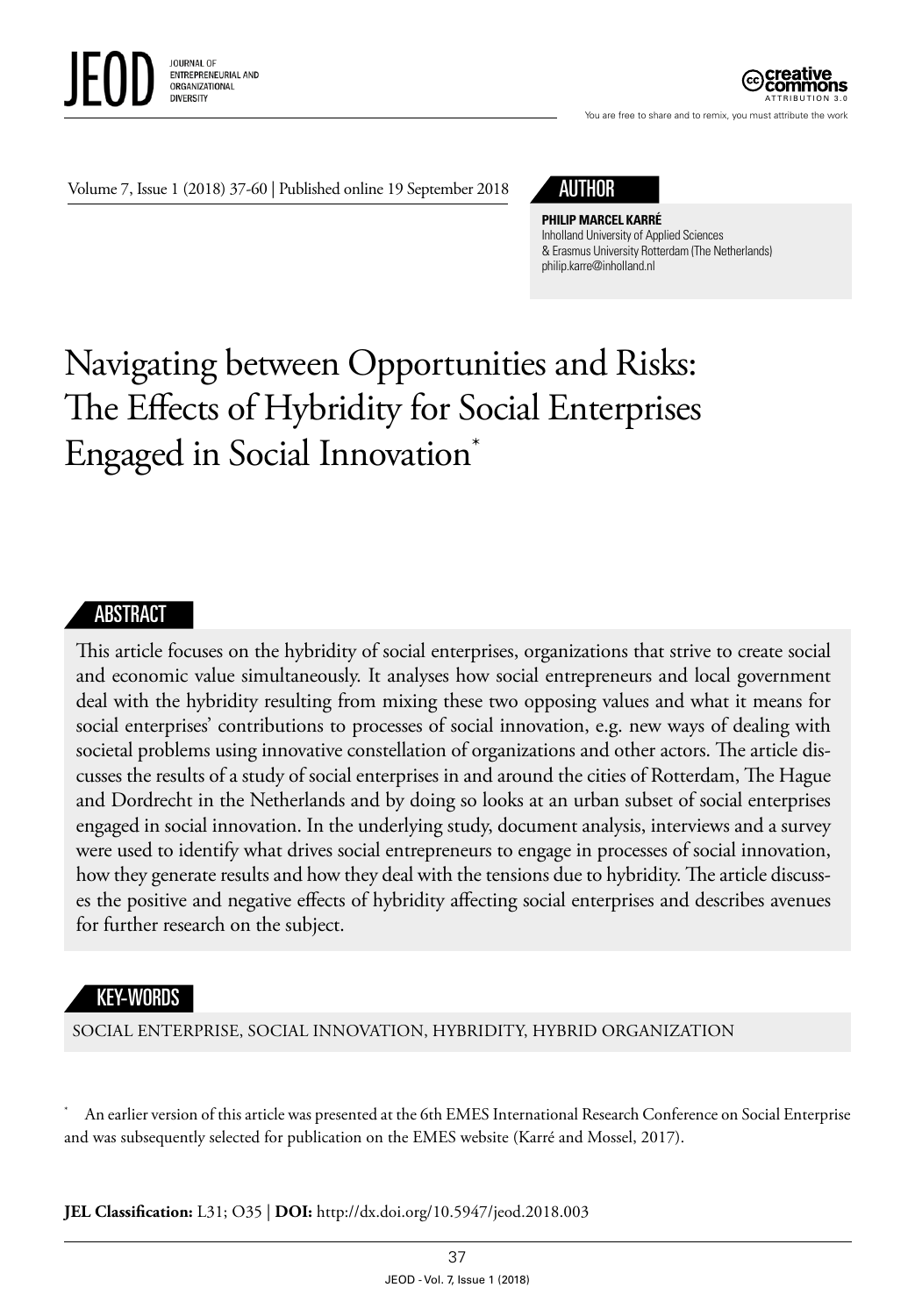## **1. Introduction**

This article focusses on three key concepts: social enterprises, social innovation and hybrid organizations. Social enterprises integrate "economic and social value creation" (Mair and Martí, 2006: 36). According to the widely used EMES definition (Defourny and Nyssens, 2013; Pestoff, 2013), their primary goal is to generate social impact rather than profit for the company's owners or shareholders (Sacchetti and Campbell, 2014). They achieve this by trading goods and services on the market in an enterprising and innovative manner. Profits are mainly used to achieve social goals and the organization's management is transparent about its actions and is accountable to its employees, customers and other stakeholders.

Social enterprises try to contribute to the common good by creating public value through commercial activities at the interface of government, market and society (Defourny, Hulgård and Pestoff, 2014). In other words, they are engaged in processes of social innovation. Those are new approaches for dealing with social challenges that are "created mainly by networks and joint action in social realms beyond business and government routines [and that], at any given moment, raise the hope and expectations of progress towards something 'better' (a more sustainable/democratic/ effective society)" (Brandsen et al., 2016: 6-7).

Social innovation is "primarily aimed at improving social outcomes and creating public value" (Cels, Jong and Nauta, 2012: 4). Its ultimate goals are to develop "new ideas that work to meet pressing unmet needs and improve peoples' lives" (Mulgan, 2007: 7), and "innovations that are social in both their ends and their means" (Mulgan, 2015: x).

Social innovation is not only about developing a new kind of *product* or solution to a societal ill but also refers to the *process* that leads to it. The ultimate goal of social innovation is twofold: "[…] finding better ways to meet human needs and […] strengthening bonds of commitment and solidarity" (Mulgan, 2015: x). This means that the process leading towards social innovation entails new ways of cooperation and partnership between actors on an equal footing. Other forms of social innovation, besides social entrepreneurialism, include activities undertaken by citizens' initiatives and cooperation between various societal partners in living labs, aimed at experimentation and learning.

Social entrepreneurs engage in social innovation by combining two contradictory logics: the entrepreneurial and the social welfare logic, which can be regarded as each other's antonyms. As an effect of this, social enterprises "(1) involve a variety of stakeholders, (2) pursue multiple and often conflicting goals and (3) engage in divergent or inconsistent activities" (Mair, Mayer and Lutz, 2015: 714). They are hybrid organizations (Battilana and Lee, 2014; Doherty, Haugh and Lyon, 2014; Pestoff, 2014; Teasdale, 2012a; 2012b), "heterogeneous arrangements, characterized by mixtures of pure and incongruous origins, (ideal) types, 'cultures', 'coordination mechanisms', 'rationalities', or 'action logics"' (Brandsen, van de Donk and Putters, 2005: 750).

As is the case for hybrid organizations generally (Brandsen and Karré, 2011; Karré, 2011), their hybrid character is both a blessing and a curse for social enterprises. In their overview of hybridity's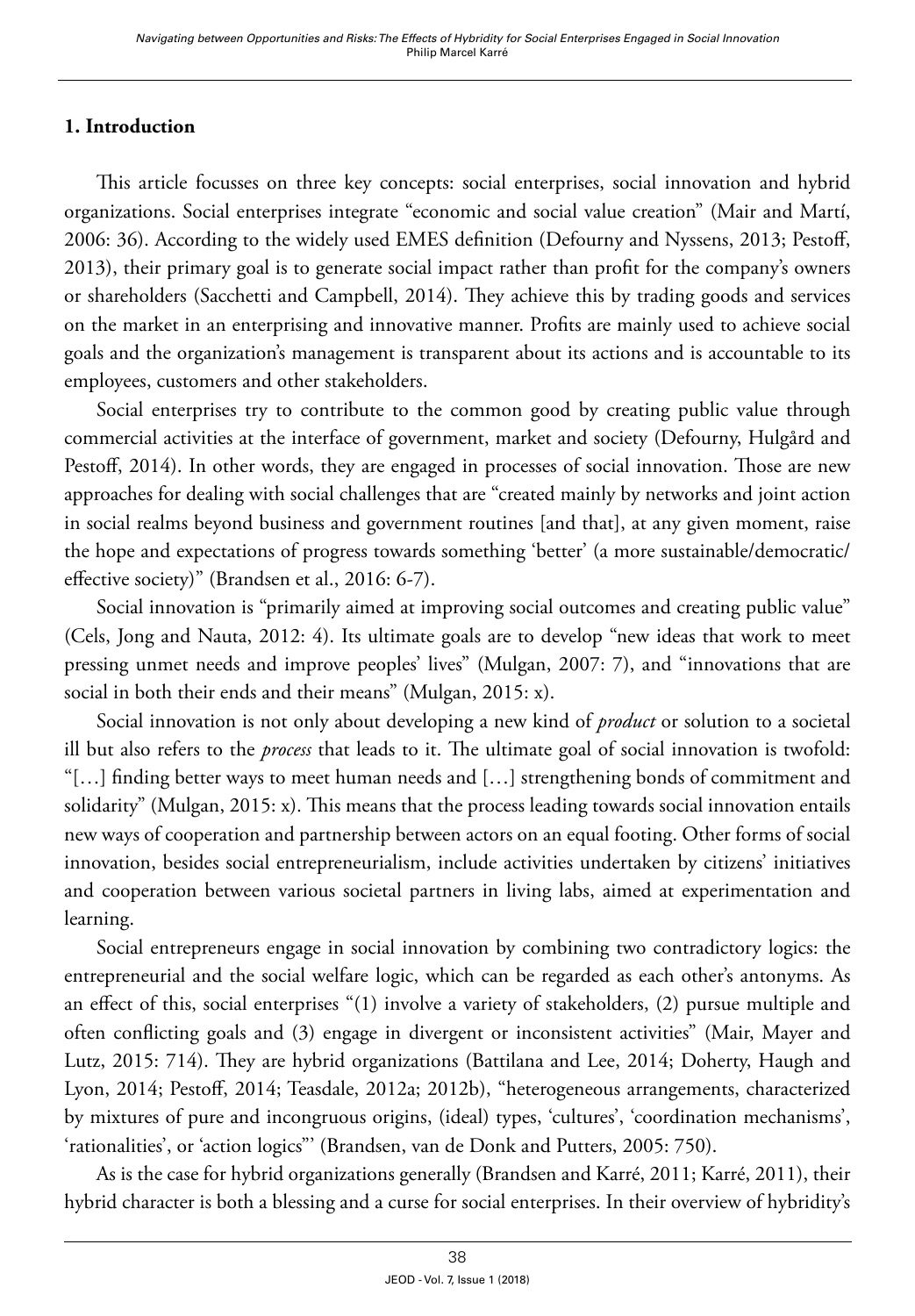positive and negative effects for social enterprises, Doherty, Haugh and Lyon (2014) describe that combining an entrepreneurial and a social welfare logic creates a number of opportunities: it can foster the kind of synergy and innovation through which social entrepreneurs can really make a difference in tackling social problems. After all, its hybrid character is the essence and the unique selling point of social entrepreneurship. Without combining contradictory logics, social enterprises would not be able to achieve the social innovations they strive for.

However, hybridity can also lead to a number of risks for social enterprises in the creation of social innovation, Doherty, Haugh and Lyon (2014) write, such as mission drift, legitimacy and accountability issues and conflicts between goals and values. It is also a main source of the ambiguity and confusion surrounding social entrepreneurship as narrative and analytical concepts (Teasdale, 2012b). This often makes it difficult for social entrepreneurs to come up with a convincing narrative of what they are doing and how this helps in creating social innovation. This ambiguity also makes it difficult for researchers to map social enterprises (Lyon ans Sepulveda, 2009; Dart, Clow and Armstrong, 2010), a challenge also encountered in this instance (see Section 3 on research strategy).

Social entrepreneurs face the challenge of navigating between the opportunities and risks the hybrid character of their organization poses, while at the same time never losing sight of their ultimate goal, achieving meaningful social innovation. This article presents the findings of a study on how hybridity can be both an opportunity as well as a risk to social innovation by social entrepreneurs. This study was undertaken in three regions of the Netherlands: the Rotterdam-Rijnmond area (Rotterdam and surroundings), the Haaglanden area (The Hague and surroundings) and the Drechtsteden area (Dordrecht and surroundings).

In the Netherlands, there is increasing political and media attention for social initiatives at the local level, whereby citizens themselves take responsibility to address social issues (Uitermark, 2012; Boer and Lans, 2014; Miazzo and Kee, 2014; Schleijpen and Verheije, 2014). Urban neighbourhoods and communities are seen as important laboratories or breeding grounds for new social and economic practices under the label of social innovation. The hope is that social entrepreneurs will play an important role in urban regeneration and development besides the more traditional actors of governments and property developers (Franke, Niemans and Soeterbroek, 2015).

It is interesting to examine the role social enterprises can play in social innovation and how they deal with the effects of their hybridity, as each municipality in the newly decentralized Dutch system is now responsible for how and by whom social services are provided. Social entrepreneurs see this as business opportunities, for example in providing work integration services for groups that find it difficult to obtain employment on the regular labour market, such as former delinquents. That is why the four biggest cities of the country, Amsterdam, Rotterdam, Utrecht and The Hague, as well as many smaller municipalities throughout the country, are now exploring ways in which social enterprises can play a role as part of the so called "welfare mix" (Evers, 1990) of several, public and private organizations, that provide fundamental social services. These discussions have to be seen in the light of fiscal austerity (municipalities are looking at ways to save money) but also in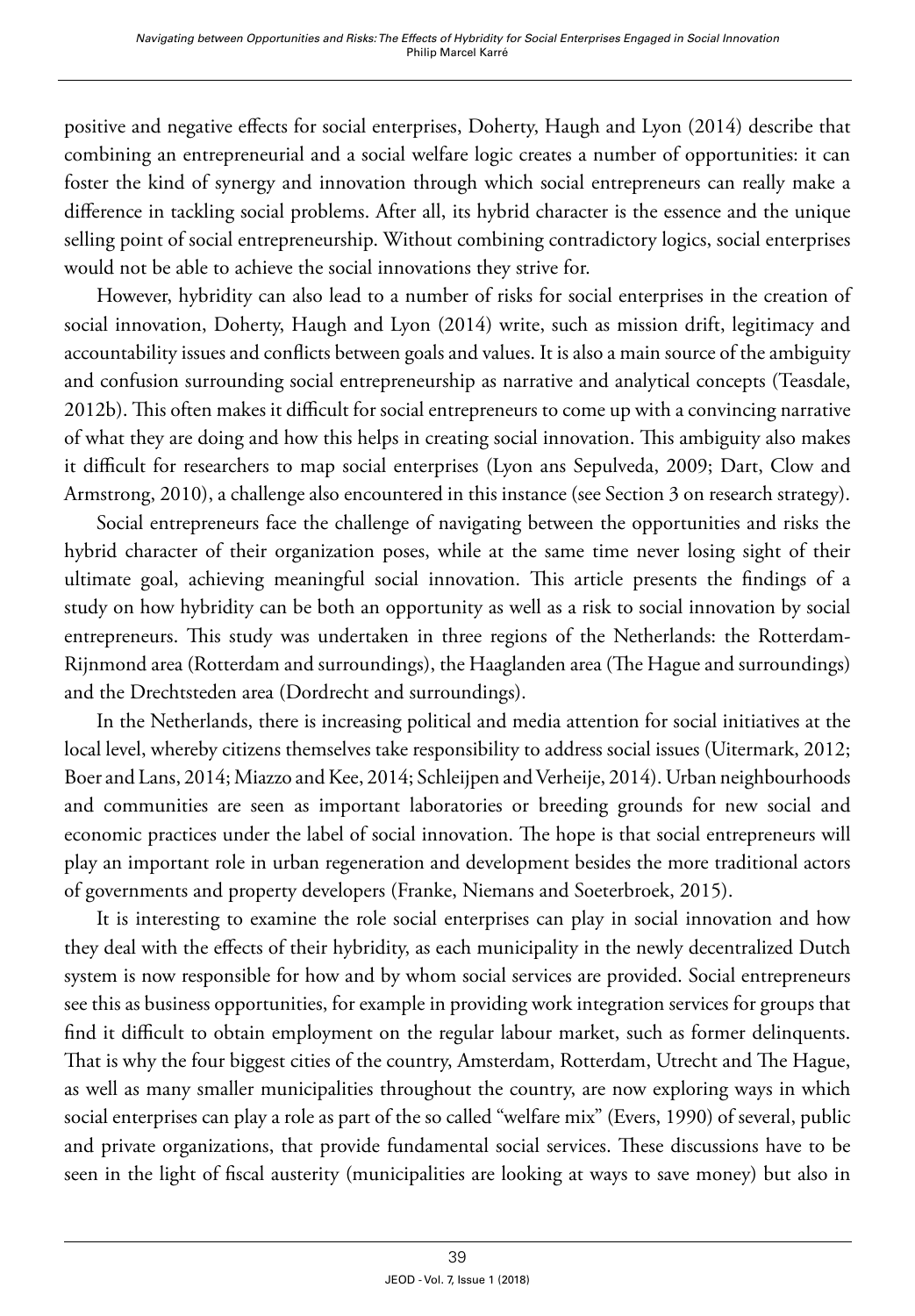the light of the emergence of new kinds of social innovation described before and the political and media attention they generate.

This article is based on a qualitative study of 37 social enterprises in three regions of the Netherlands (through document analysis, interviews and a survey), interviews with representatives from local governments and a focus group consisting of social entrepreneurs and representatives from various municipalities<sup>1</sup>. It will address the following four research questions:

- 1. Why do social entrepreneurs decide to engage in processes of social innovation?
- 2. How are they trying to achieve social innovation?
- 3. In how far is hybridity an issue in this process?
- 4. What is the relationship between the social entrepreneur and local government in this process?

This article is structured as follows: it first describes the hybrid character of social enterprises and the effects of their hybridity in more detail. It then provides a summary of how the underlying research was conducted, followed by a presentation of the main findings. The article concludes with a discussion of the effects of hybridity for social entrepreneurs engaged in processes of social innovation and possible avenues for further research.

## **2. The hybridity of social enterprise**

The introduction to this article already described that social enterprises engage in social innovation by creating public value through commercial activities at the interface of government, market and society. The first is often described as the public, the second as the private and the last as the Third sector of our economy, consisting of voluntary and community organisations. In theory, organizations operating in these sectors are different from each other on a variety of dimensions (see table 1). However, these are ideal types. Organizational reality is far more complex, fuzzy and hybrid (Christensen and Lægreid, 2010; Emery and Giauque, 2014; Skelcher and Smith, 2014; Anheier and Krlev, 2015; Denis, Ferlie and van Gestel, 2015; Seibel, 2015a, 2015b).

Social enterprises are prime examples of organizations that do not fit into the traditional categories of public, private and Third sector organizations. They straddle the boundaries of the three sectors and mix the characteristics of the ideal types of organizations that can be found there. They combine economic (or market-sector) goals with the social welfare goals more commonly at play in the public and the Third sector. They mix public funding with private earnings and charitable donations, and combine public, private and Third sector coordination mechanisms. This also means that they must somehow unite the core values (i.e. organizational cultures) dominant in

An earlier version of this article was presented at the 6th EMES International Research Conference on Social Enterprise and was subsequently selected for publication on the EMES website (Karré and Mossel, 2017).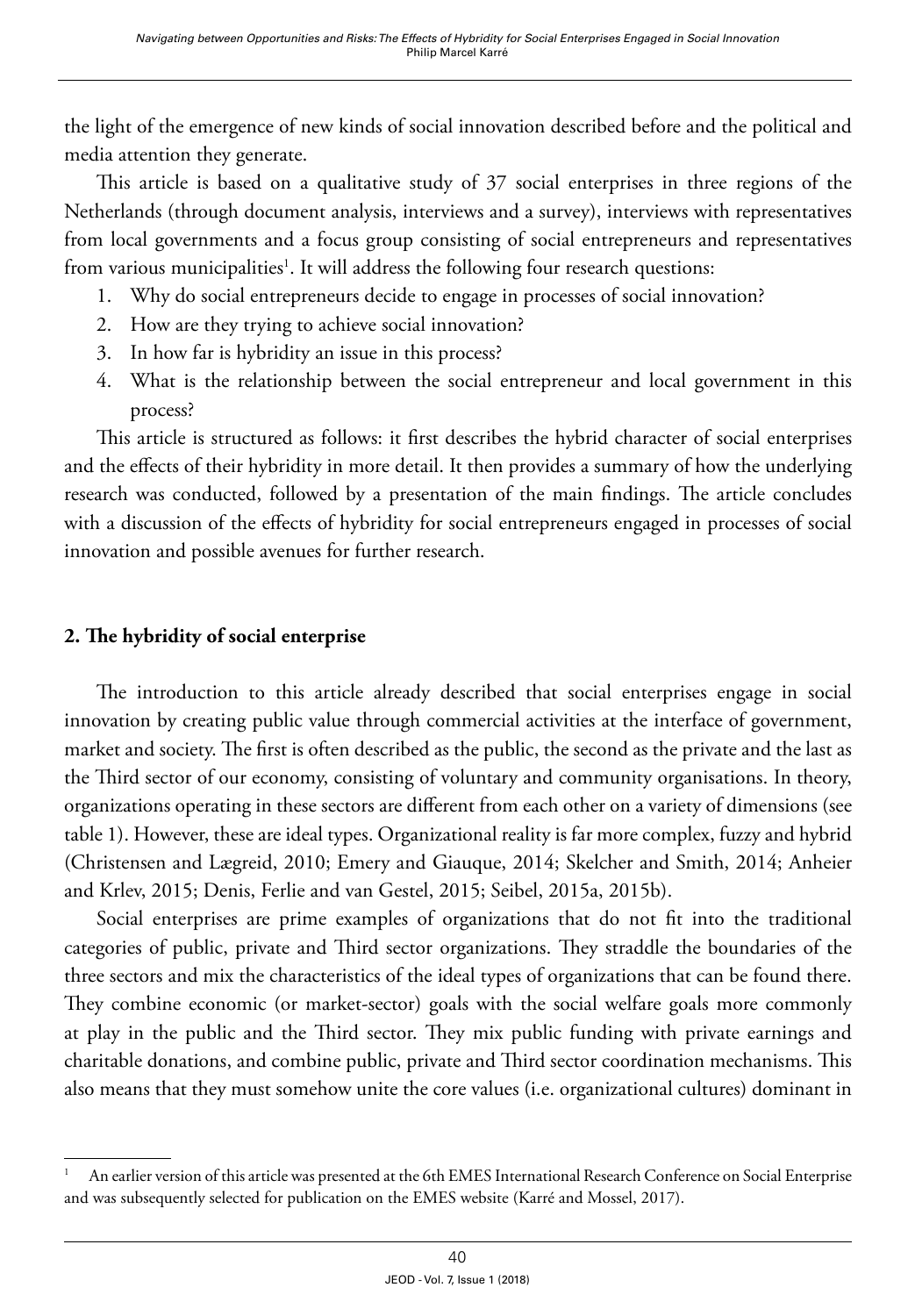each of these sectors and combine conflicting institutional logics, i.e. a market or commercial logic and a "social care" logic aimed at creating social value (Pinch and Sunley, 2015). This also makes the governance of such hybrid organizations a challenging endeavour (Cornforth and Spear, 2010; Spear, Cornforth and Aiken, 2014).

|                                                                     | <b>Public</b>                 | Private                                          | <b>Third Sector</b>                                                                         |
|---------------------------------------------------------------------|-------------------------------|--------------------------------------------------|---------------------------------------------------------------------------------------------|
| Resources                                                           | General allocation            | Earnings on marketplace                          | Donations, subsidies and<br>voluntary contributions                                         |
| Goals                                                               | Public good and welfare       | Profit maximization                              | Specific to groups, situation,<br>and environment, contribute<br>to public good and welfare |
| Coordination<br>Politics and public<br>administration<br>mechanisms |                               | Competition on the market<br>place               | Formal and informal<br>influence of societal<br>stakeholders                                |
| Organizational culture<br>and action logics                         | Hierarchy, legality, equality | Entrepreneurialism,<br>efficiency, effectiveness | Trust                                                                                       |

**Table 1. Characteristics of public, private and Third sector organizations**

*Source:* Brandsen & Karré, 2011: 829.

Research on the hybridity of social enterprises is still in its early stages (Doherty, Haugh and Lyon, 2014; Teasdale, 2012b). However, there is quite some insight on hybrid organizations in general (cf. Brandsen and Karré, 2011; Karré, 2011) and more and more studies on hybridity and social enterprises specifically (Teasdale, 2012a; Battilana and Lee, 2014; Ebrahim, Battilana and Mair, 2014; Mair, Mayer and Lutz, 2015; Pinch and Sunley, 2015; Schmitz, 2015). Insights from all of these sources have been brought together in a systematic review by Doherty, Haugh and Lyon (2014), who describe that hybridity will positively (in the sense of creating opportunities) and negatively (in the sense of creating risks) effect a social enterprise's (1) mission, (2) its financial resources and (3) its human resources (see table 2). What follows is a summary of the effects of hybridity as identified by Doherty, Haugh and Lyon.

**Table 2. Positive and negative effects of hybridity for social enterprises** 

|                            | <b>Positive effect</b>               | Negative effect                                                  |
|----------------------------|--------------------------------------|------------------------------------------------------------------|
| Mission                    | Synergy, innovation                  | Ambiguity, accountability problems,<br>mission drift             |
| <i>Financial resources</i> | Different sources for funding        | Constraints in access to finance                                 |
| Human resources            | Diverse staff under unifying mission | Value conflicts, market distortion due to<br>use of 'free' staff |

*Source:* based on Doherty, Haugh and Lyon (2014)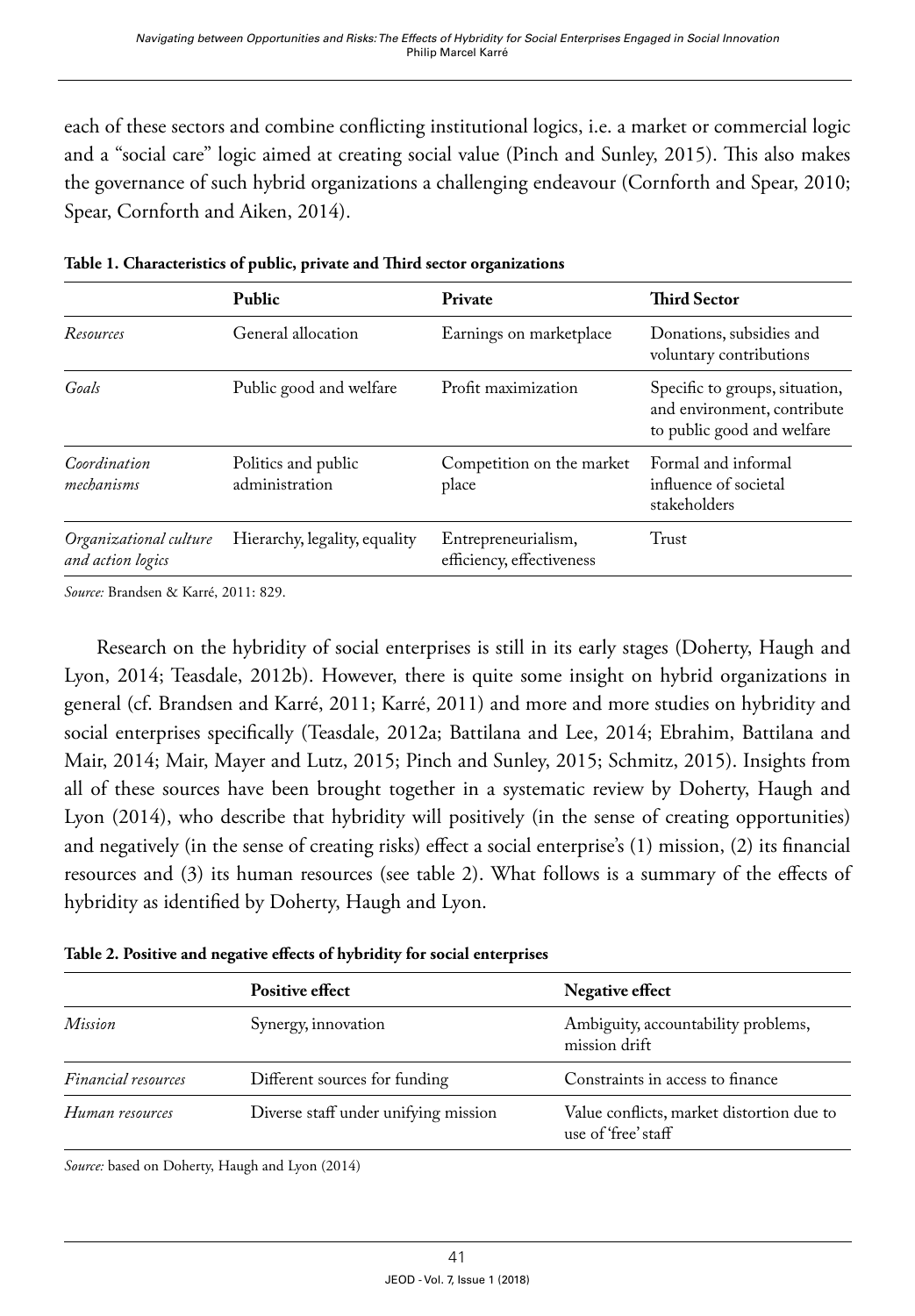## *2.1 Social enterprise mission*

Social enterprises aim to achieve social goals by following an economic approach. This combination of a social and an economic outlook can lead to synergy and innovation, e.g. by leading to more efficient or effective work practices or to more socially-minded and ethical business practices. Other innovative strategies employed by social enterprises and described by Doherty, Haugh and Lyon (2014) based on their literature review, are new resource configurations, novel governance structures and strategic innovations, leading to new markets, products and services.

However, combining market and social logics will not always result in a harmonious marriage, as the needs of an organization's clients and the needs of other stakeholders (e.g. investors) can conflict. A combination of social and economic goals, e.g. commercial opportunity exploitation and pursuit of social mission, can also result in an ambiguous and diffuse mission, mimicking the ambiguity surrounding social enterprise and social entrepreneurship as theoretical concepts in general.

These challenges make it difficult for social entrepreneurs to communicate a convincing narrative of what they and their organizations are doing or plan to achieve and, for accountability purposes, what they have already achieved. As a result, many social entrepreneurs share a feeling of not being understood and adequately supported by actors they depend upon to make their organization's mission a success, such as local authorities, the financial system, the legal profession and the public at large.

Another possible negative effect of hybridity in social enterprises, as in hybrid organizations in general, is that of mission drift, when one of the multiple logics or goals of the organization is starting to dominate or displace the others. This can be the case when for example the organization's social objectives are sacrificed to achieve financial sustainability or when its pursuit of social goods starts to conflict with a managerial rationality prioritizing financial objectives. Mission drift can put the organization's legitimacy with its stakeholders under pressure and jeopardize the whole identity of the organization as a social enterprise.

## *2.2 Social enterprise and financial resources*

As they operate between state, market and civil society, social enterprises have different potential sources for funding, write Doherty, Haugh and Lyon (2014). This can be seen as a distinct advantage for social enterprises over their governmental, private sector or civil society counterparts, as it increases the organization's agility and prevents it becoming dependant on only one (type of) investor.

But its ambiguous and diffuse character as a hybrid organization can also make it harder for a social enterprise to acquire the funds it needs to operate. It makes it more difficult to describe the organization's goals and activities in terms potential investors would react to. Also, many social enterprises, especially when they are non-profit enterprises, cannot access the equity market and be public listed. This would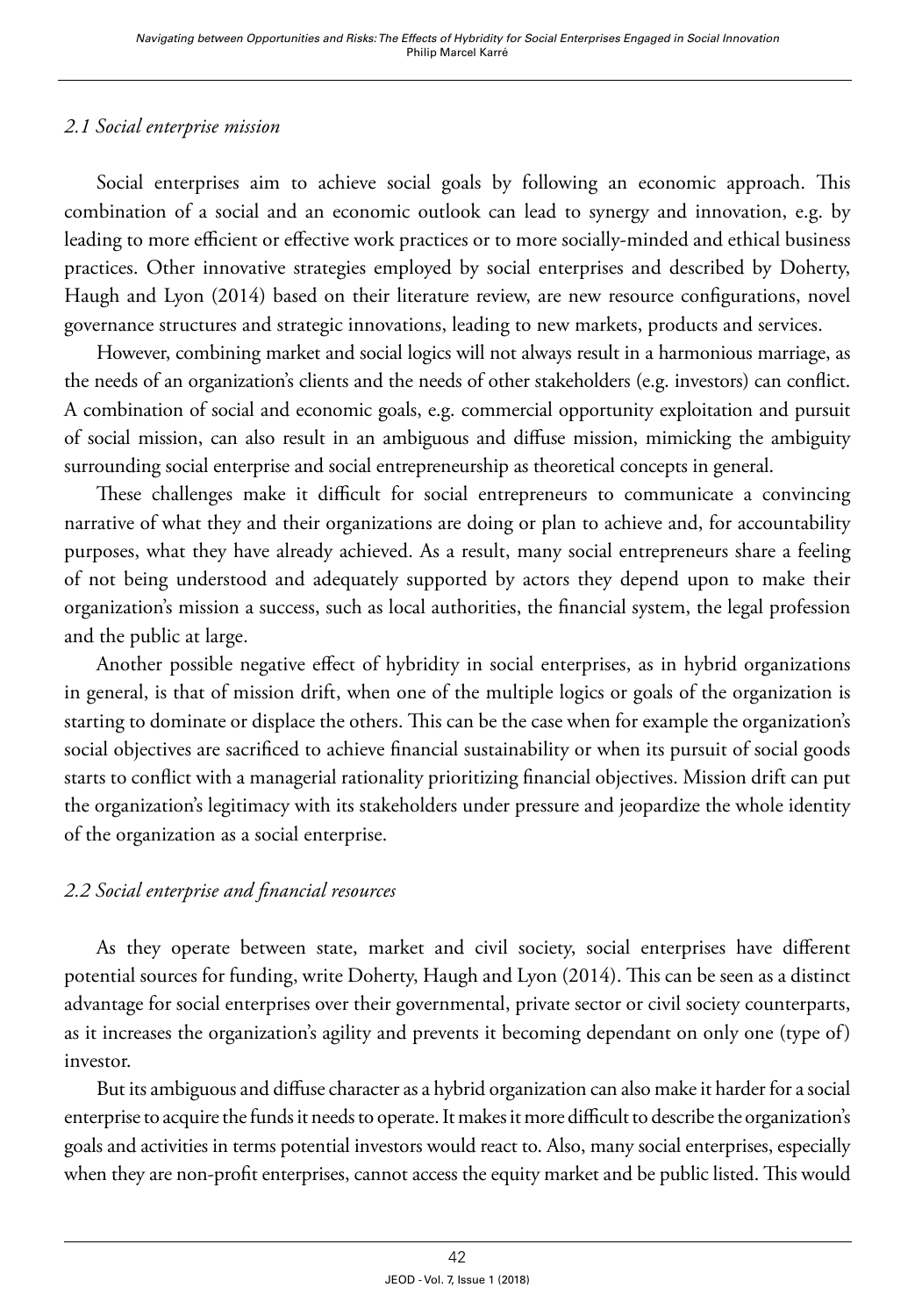reduce their ability to get financial support from investors. Other characteristics of social enterprises also make them less interesting for commercial investors, e.g. that shareholder value is not their first and foremost concern, that they will generate less profit than with full economic costing and that their return on investment can take longer to materialize. Social enterprises are often forced to make a trade-off between their commercial and their social priorities. Reconciling them is only possible by transferring these higher costs on the organization's customers and investors.

## *2.3 Social enterprise and human resource mobilization*

A final possible source of tensions due to hybridity as identified by Doherty, Haugh and Lyon (2014), concerns the human resource strategy of social enterprises. A positive effect of hybridity could be that social enterprises attract people with an array of backgrounds and many different fields of expertise, all connected by a shared vision on making the world a better place. The mission of a social enterprise can form a powerful motivation for social and business-minded staff alike.

But hybridity can also lead to tensions with regards to an organization's human resources. One possible source of conflict is that, while finding staff with the appropriate skills and competences is a challenge in itself, the logics and values of more socially minded and more business-minded employees might grow at odds with each other, resulting in fights for supremacy. Besides the risk of conflict, this also poses the danger of mission drift, as the fight for supremacy may end in one set of logic and values gaining the upper hand.

Another possible source of conflict arises due to the diversity of staff. Most social enterprises only have a small number of paid staff and use unpaid volunteers. This not only poses a threat to the continuity of the organization, as volunteers can withdraw their work at any time, but can also lead to jealousy between these two groups.

Also the roles people play within a social enterprise can clash with each other. Because of the organization's hybridity, the distinction between client and beneficiary stakeholder is often blurred, for example in social enterprises that help the long-term unemployed regain a place on the labour market. This means that the very same person is at one time seen as a client (with a focus on personal development) and at another time as an employee/volunteer (with a focus on performance). The use of clients in the commercial activities of a social enterprise can also lead to criticism by a social enterprise's commercial rivals about market distortion: clients are more or less "free" personnel for a social enterprise, giving it a competitive advantage in comparison with a regular business that needs to pay its staff.

## **3. Research strategy**

This section describes how the data was collected for this article. Four steps were followed: (1) social enterprises were mapped, (2) interviews were conducted, (3) a survey was set out and (4) a focus group was organized. Below each step is described in more detail. Because research on social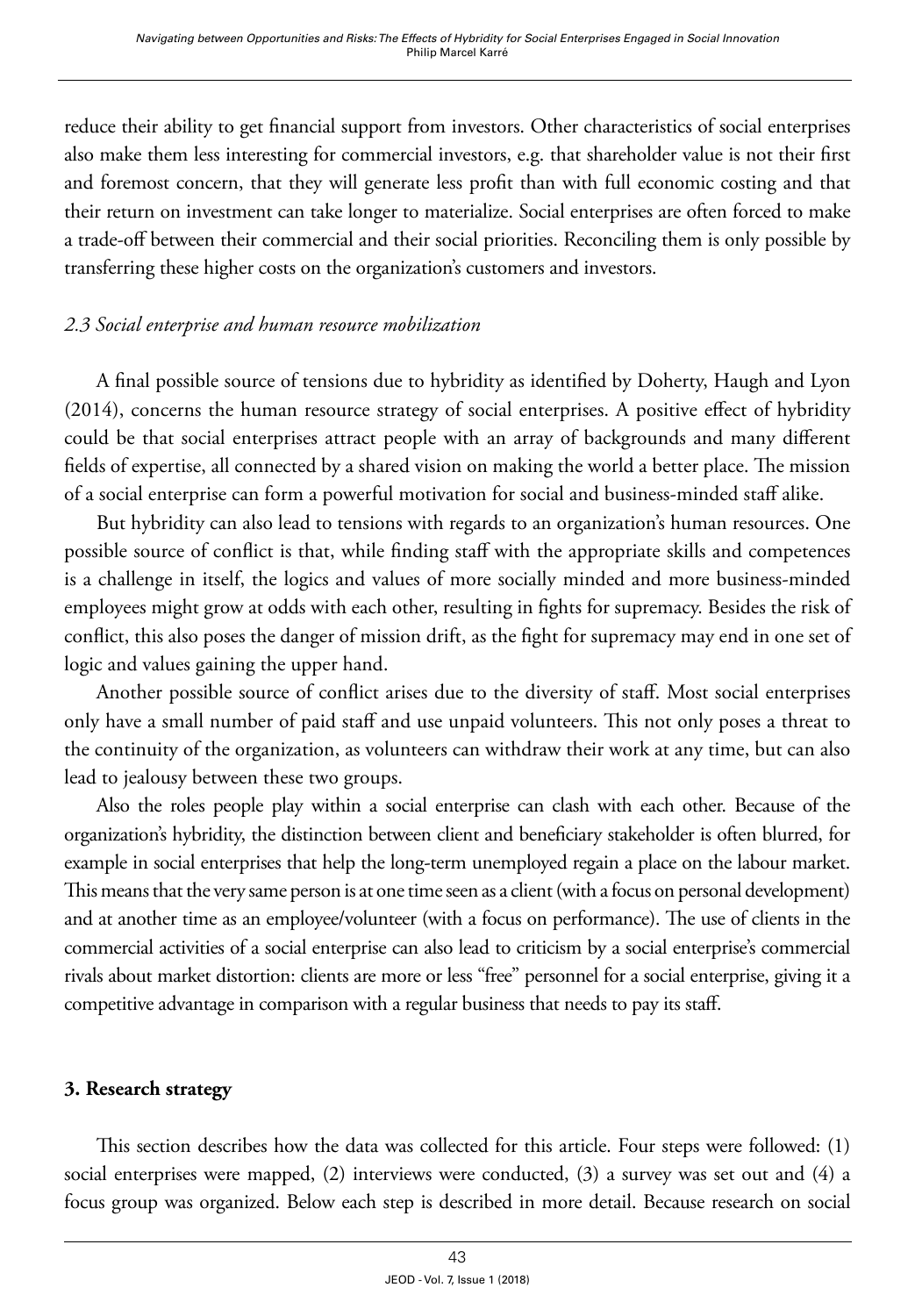enterprises in the Netherlands is scarce and because there is quite some ambiguity about the term, an exploratory qualitative research design was chosen with the aim to better understand what a social enterprise is in the Dutch context and how social enterprises deal with hybridity in processes of social innovation. The goal of this article is not to draw a representative picture of all social enterprises in the Netherlands nor to generate a quantitative overview of the social enterprise market.

In the Netherlands, there is no specific policy framework or separate legal status for social enterprises. There is a wide variety of organizations that call themselves social enterprises though it is often not clear why they do so. Social enterprises can have a wide array of legal forms. They can, as commercial enterprises, opt for the forms of a private limited liability company (*besloten vennootschap*, BV) or that of a public company (*naamloze vennootschap*, NV). But they can just as well adopt the form of an association (*vereniging*), foundation (*stichting*) or cooperative (*coöperatie*). It is also possible for an individual social entrepreneur to provide services on a freelance basis as a self-employed without staff (*zelfstandige zonder personeel*) or ZZP-er for short. Several ZZP-ers can enter into a general partnership, in Dutch described as a *vennootschap onder firma* (or VOF). In practice, that means that virtually any organization can call itself a social enterprise. There also is no generally accepted overview or list available of Dutch "social enterprises" that could have served as a starting point for this research. Therefore, as a first step in the research underlying this article a mapping exercise was conducted. At this stage, research was confined to the city of Rotterdam, so the aim of this mapping exercise was to generate an overview of social enterprises there; only later was the scope of the research broadened to also include the social enterprises in the Haaglanden area (The Hague and surroundings) and the Drechtsteden area (Dordrecht and surroundings).

The mapping exercise used two already available overviews of organizations as a starting point. The first is generated by the Dutch Tax Authority and lists all organizations that can receive tax-exempt donations. The second list was compiled by MAEXchange<sup>2</sup>, a website where organizations engaged in processes of social innovation are showcased to prospective investors. Both these overviews list organizations that can be seen as "social initiatives" in a broad sense, that is organizations that mostly focus on social goals. These can be social enterprises, but also churches, cooperatives and citizens' initiatives are included in these lists. This meant that the organizations on both lists had to be closely examined in order to identify those organizations that fitted the EMES definition of a social enterprise as described in the introduction. For this, information provided on the organizations' own websites and social media was used. Obviously, this was no straightforward task due to the ambiguity of the definition of social enterprise and the sparseness of information. Even though a broad approach was chosen, it is possible that some social enterprises were missed during this process.

Besides studying the two already mentioned overviews of organization, a list was compiled based on an internet search of organizations that called themselves social enterprises on their websites.

https://maex.nl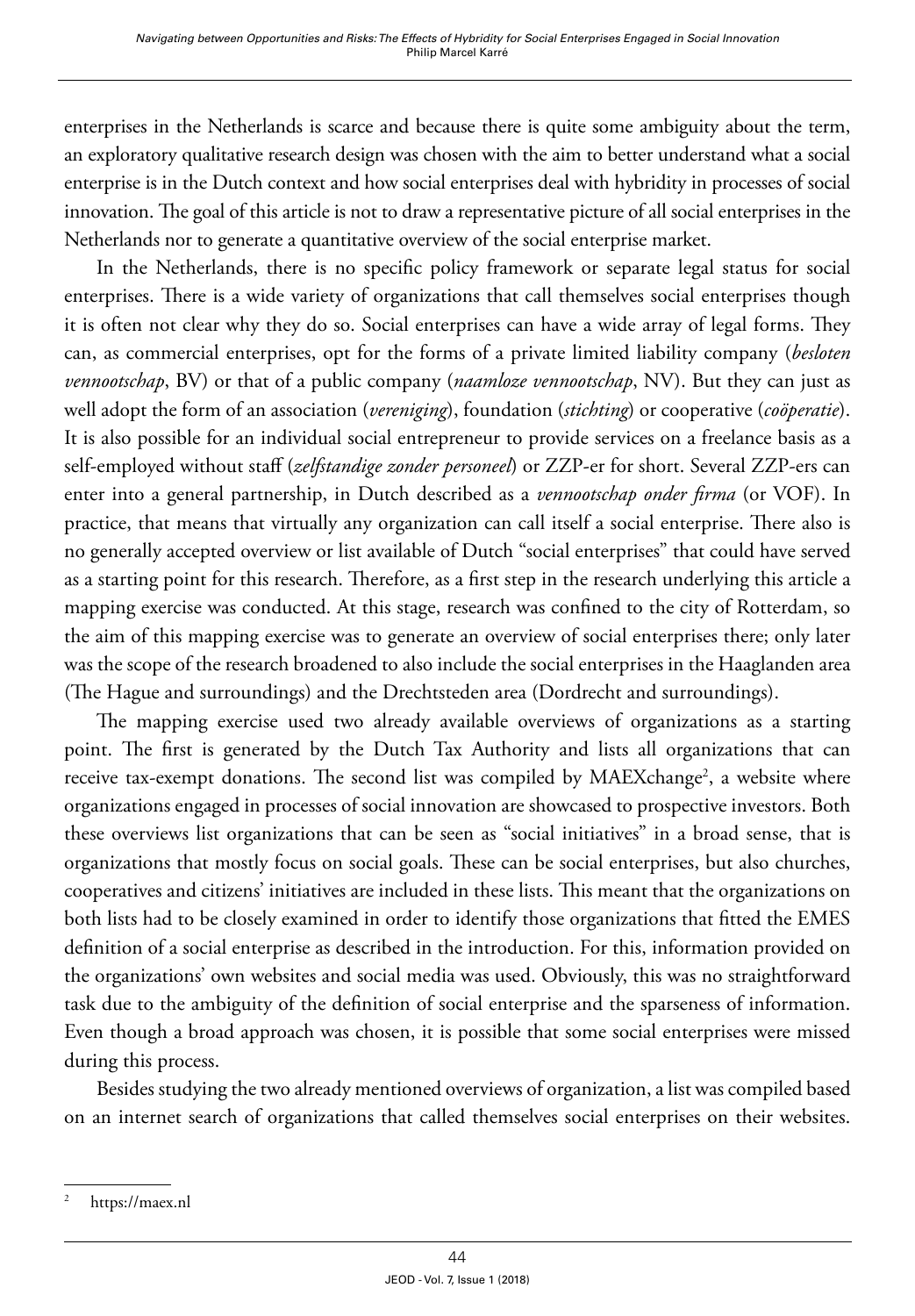Many of these had already been encountered on the two above mentioned lists, but not all. Again, each organization had to be examined carefully. For example, several management consultancies used the term social enterprise to describe what they were doing. Upon closer inspection, what their social purpose was and how they were working on creating social value was impossible to conceive however. Organizations that called themselves social enterprises but where there were doubts about the aptness of this labelling, were not included in the research.

As a result of this mapping exercise, 40 organizations were identified in Rotterdam alone that fell under the broad EMES-definition of a social enterprise. Of these, initially 10 organizations were contacted with a request for an interview aimed at generating better insights into how social enterprises work in practice and how social entrepreneurs deal with hybridity. The organizations chosen already existed for several years and it was expected that this would mean that they were already well documented and the social entrepreneurs at their helm have had the opportunity to reflect on their hybrid status. Of the organizations contacted, five agreed to a semi-structured interview of about an hour each (see an overview in the Appendix). It was also possible to interview the social entrepreneurs behind another organization that had only recently been established, as they had heard about the research project and were very eager to participate. The interviews focussed on the person of the social entrepreneur, the activities of the social enterprise, how the organization dealt with hybridity and on the relationship between the organization and the local government. In order to understand how the local government views the rise of social enterprises, two representatives of the municipality of Rotterdam were interviewed. Moreover, to incorporate the view of the national government, two representatives of the Ministry of the Interior and Kingdom Relations, who were part of the Netherlands' government's strategy to strengthen the country's cities and urban areas, were interviewed.

The social enterprises that declined the interview request did so citing lack of time as the main reason. According to those social entrepreneurs, they received far too many requests for interviews and meetings than they could master. They also saw no direct benefit in talking to researchers: every hour spent on an interview was an hour she could not use to earn money, one social entrepreneur explained for example. Even though this had originally been the plan, because of these difficulties, no more interviews beyond the initial six were conducted but a survey was designed. This had two reasons: first, it would make it possible to collect data from many more social entrepreneurs than through interviews; second, it would take less time to social entrepreneurs to participate in the research. A survey consisting of 12 questions<sup>3</sup> was devised that could be filled in in about 10-15

<sup>3 (1)</sup> What is the name of the initiative?, (2) in which year has it been established?, (3) in which sector(s) is the initiative active?, (4) what was the main reason to establish the initiative?, (5) what are its activities?, (6) what are its sources of income?, (7) how does the initiative make the lives of the target group better?, (8) what is the reach of the initiative?, (9) what was your personal motivation to become active?, (10) is there a tension between social and economic activities, action logics, etc. in the initiative and how do these manifest themselves?, (11) with which other difficult trade-offs do you have to deal?, (12) are you in contact with the municipality and how do you experience this contact?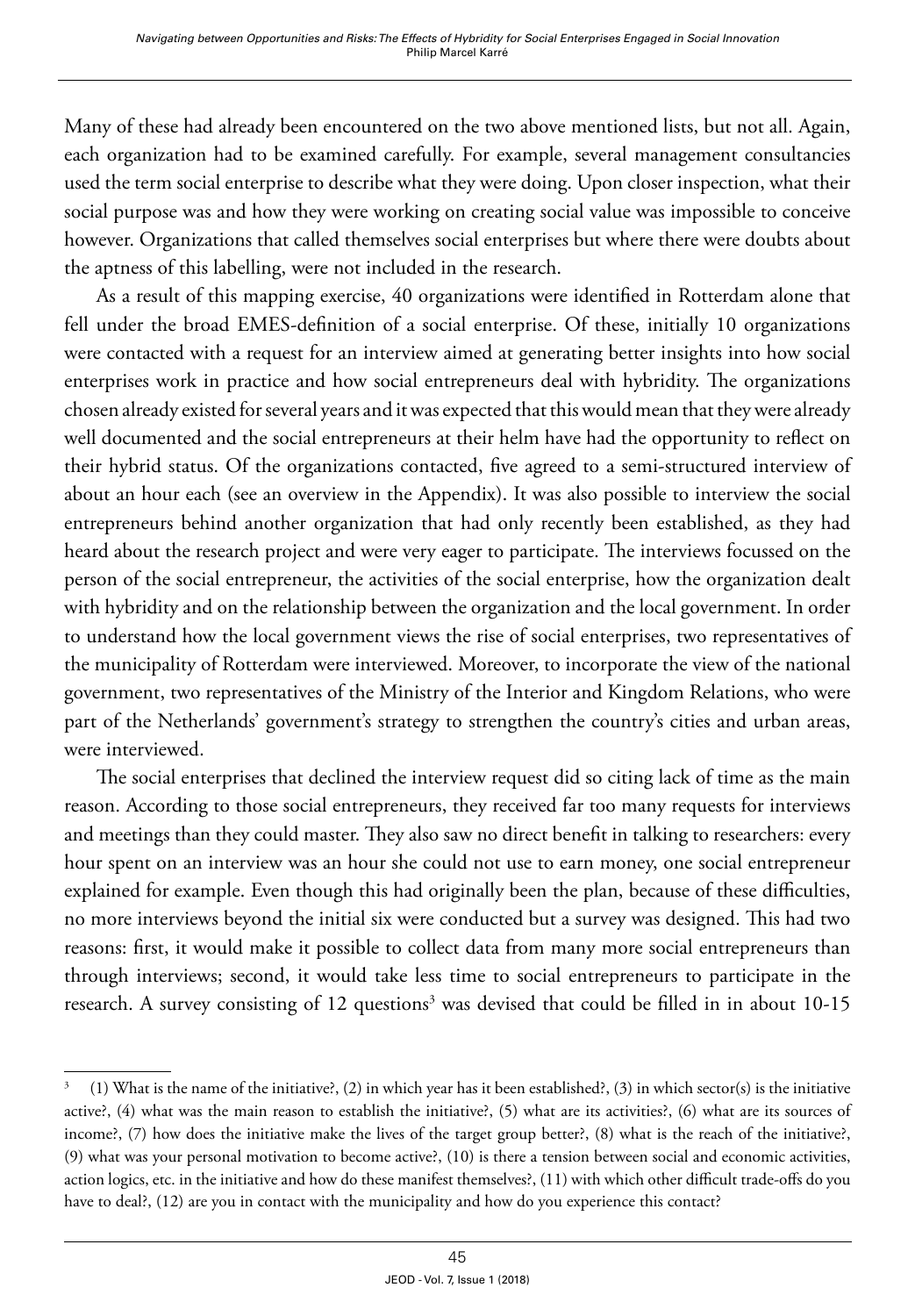minutes. A link to this survey was sent by e-mail to all 40 social enterprises in Rotterdam that had been identified during the mapping exercise. Of these, 11 social entrepreneurs filled in the survey (see an overview in the appendix).

In the meantime, due to interviews with representatives of the municipality of The Hague and an encounter with two social entrepreneurs with a big personal network in Dordrecht, it became possible to expand the scope of this research to the Haaglanden (The Hague and surroundings) and Drechtsteden (Dordrecht and surroundings) regions as well. In both cases, due to time constraints no new mapping exercise was conducted but the researchers decided to rely on the insights and network of those interviewed. In the case of The Hague, eleven social entrepreneurs were contacted and six filled in the survey (see an overview in the appendix). In the case of the Drechtsteden an invitation to fill in the survey was sent out by the social entrepreneurs described above themselves which led to 14 social entrepreneurs filling in the survey (see an overview in the Appendix).

In total, data of 37 social enterprises were collected:

- Interviews conducted with social entrepreneurs (Rotterdam): 6
- Social enterprises that filled in our survey (Rotterdam): 11
- Social enterprises that filled in our survey (The Hague): 6
- Social enterprises that filled in our survey (Rotterdam): 14

Based on the insights from the interviews and the survey and after having compared them with the literature on social enterprises and their hybrid status, a first analysis of the data was conducted and discussed with several social entrepreneurs and representatives of the municipalities during a focus group conversation lasting 1.5 hours. At this meeting, four social entrepreneurs were present as well as six representatives of the municipalities of Rotterdam and The Hague. The aim of this focus group was twofold: first, it should provide the researchers with critical feedback on their preliminary analysis. Second, it was supposed to help social entrepreneurs and municipality representatives to engage in an open dialogue about their wishes and expectations from one another, as it had become clear during the research that often both parties do not see eye to eye.

# **4. Findings**

## *4.1 Reasons for social entrepreneurs to engage in social innovation*

There are several reasons for social entrepreneurs to engage in processes of social innovation, which are all closely connected to personal experiences and life events.

A first set of reasons is connected to the social entrepreneur's professional background. Of the six social entrepreneurs which were interviewed in Rotterdam, four had a background in the sector their enterprise was now active in. Only one came from the commercial sector and had decided to make a switch, as she could no longer identify with the culture and values of a stock market listed enterprise. Of the entrepreneurs with a background in the same sector, one had been running another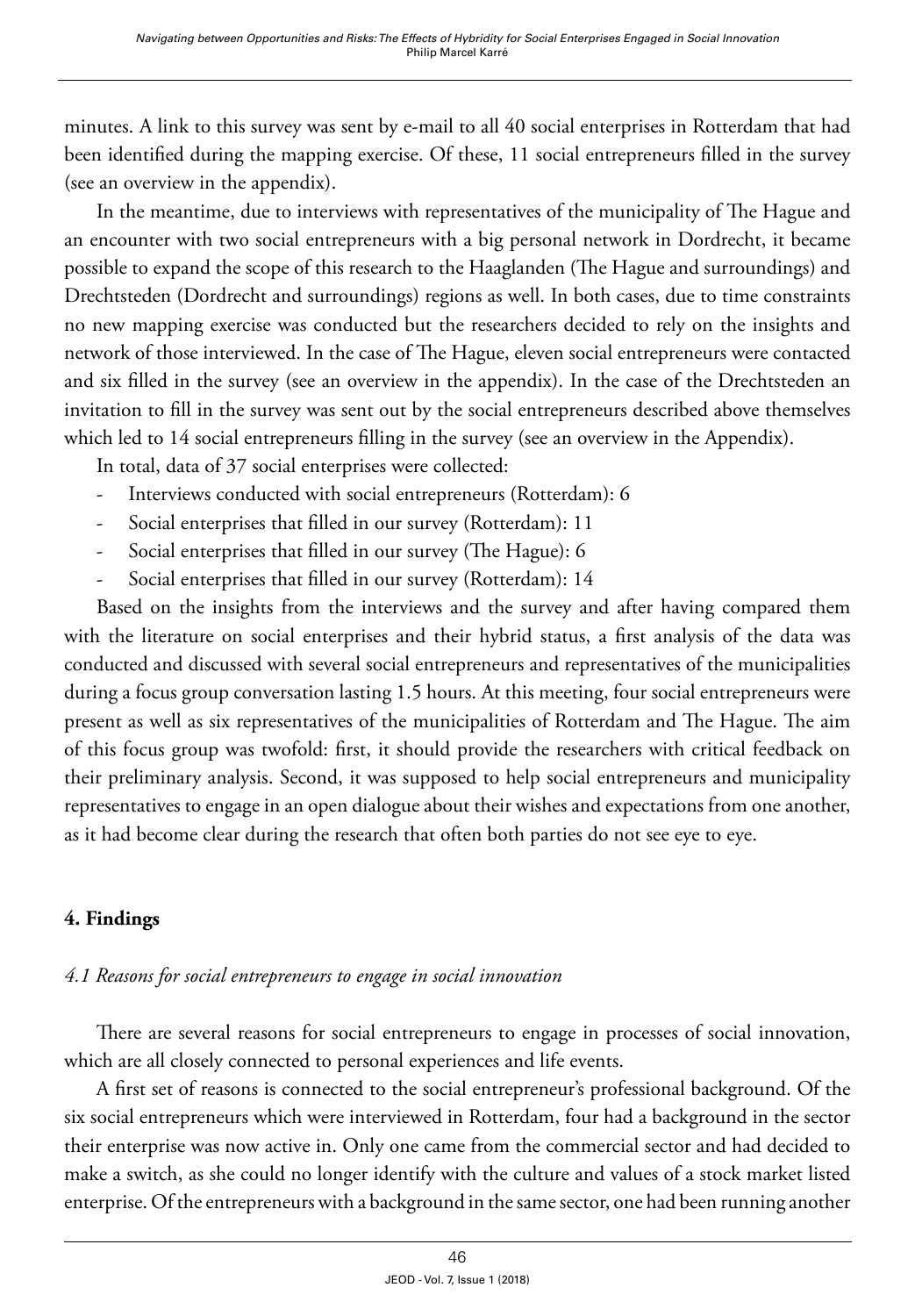organization for sheltered employment before. Another still worked as a policeman besides being a social entrepreneur and used the insights he gained in this position on how to deal with youthful delinquents for his new role. Two social entrepreneurs had a very similar background and had both worked for more traditional social welfare providers before, but had decided to resign and to start their own social enterprise and set their own course aimed at social innovation. The main reason was that they no longer identified with their employers' strategy. They saw themselves increasingly at odds with the orthodoxy within the organization which, in their eyes, made meaningful social innovation impossible.

They main reason for the interviewed social entrepreneurs to become active was that they spotted a gap in the market. According to them, a new, more innovative approach to social welfare provision was a necessity but so far none of the traditional players offered such an approach. The social entrepreneurs were convinced that combining their social goals with an economic outlook was necessary to make sure that those goals would be reached. Working in a commercial manner was the means that helped the entrepreneurs achieve their social goals as combining social and economic goals created synergies. For example, one of the interviewees explained that she had become frustrated with her organization mainly focussing on what her clients could no longer do rather than help them develop their talents. She wanted to help clients build their self-esteem but found it hard to sustain this "unorthodox" approach within the organization. So she quit and started her own enterprise, which mainly focusses on helping clients to discover and strengthen their talents. This is done by combining activities subsidized by the municipality with carrying out activities for commercial customers. To be able to achieve this goal and because she liked being her own boss, she had opted for the model of a social enterprise to achieve her goals.

The results from the survey support the results from the interviews with regard to the importance of the professional background of the social entrepreneurs. From the nine social entrepreneurs in Rotterdam that had filled in the survey, one had been a manager at a big social welfare provider before and three combined their work as a social entrepreneur with commercial activities, often in the same sector. For example, one social entrepreneur who ran a catering organization employing people with poor job prospects on the regular labour market also ran a company providing health and dietary advice. Her commercial activities provided her with insights she could use in her social innovation activities and her experiences had triggered her to become active.

This was also the case for five of the six social entrepreneurs from The Hague who completed the survey, who were also engaged in other, more commercial activities as consultants. In the Drechtsteden region, two of the fourteen social entrepreneurs explicitly stated that they had a background in the sector their organization was active in. The same may well have been true for a larger number, but because of the limitations of the survey, we cannot know for sure.

Another big driving force that can trigger a social entrepreneur to become active in the creation of social innovation, are experiences in their personal life. One social entrepreneur and artist interviewed in Rotterdam explained that he made his decision to engage in social innovation when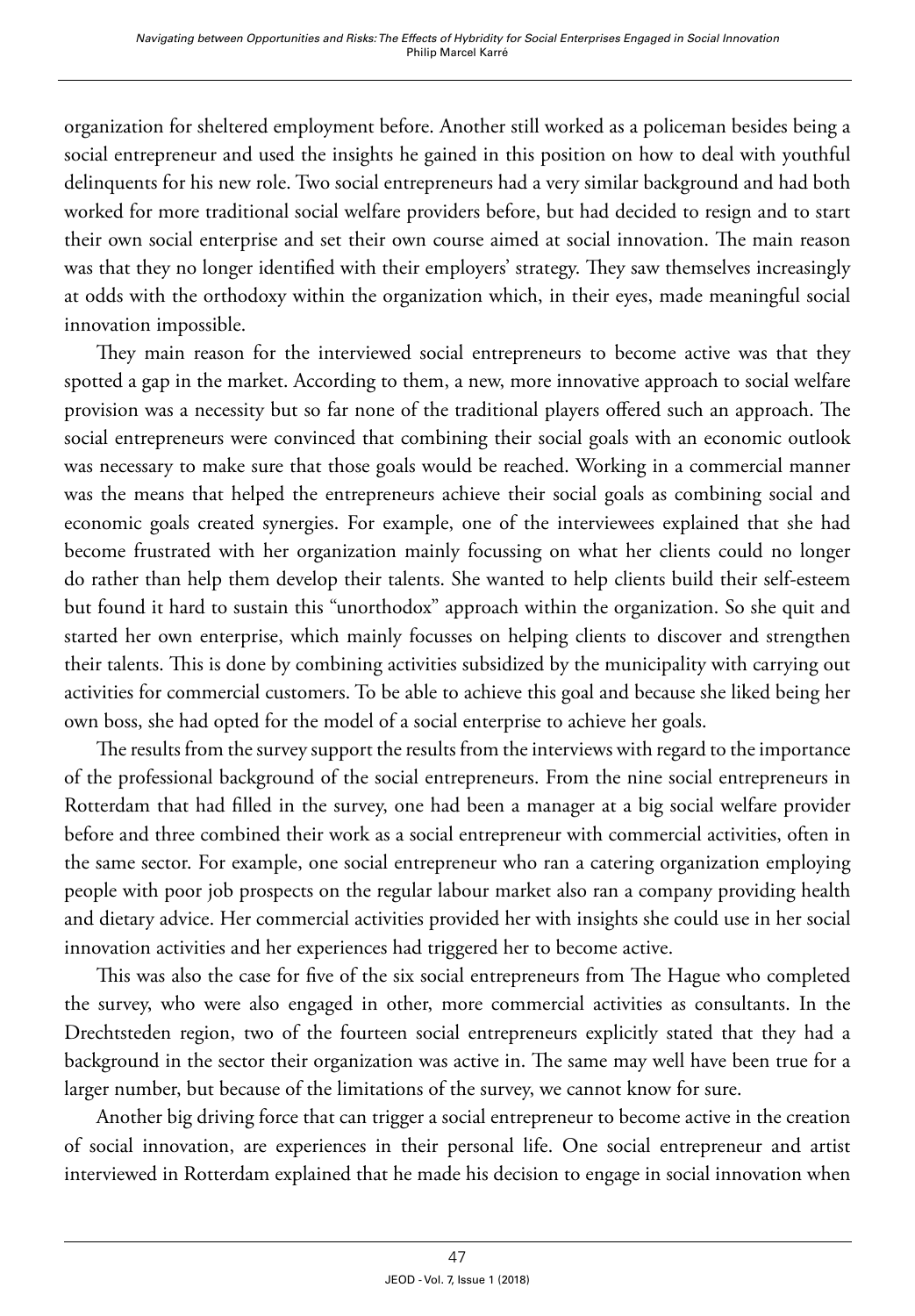he moved into a poorer part of the city and witnessed the poverty and deprivation first-hand. As this was the neighbourhood where his children would grow up, he decided that action was necessary and had begun to employ local residents with poor job prospects to help him with his art projects. Another social entrepreneur echoed this sentiment: the birth of her children had made her rethink her goals and ambitions in life and let her decide to start a company aimed at helping others. Yet another entrepreneur explained how personal tragedy had made her decide to become a social entrepreneur. She told of her brother who had a difficult start in life. This had made her decide to help others who were not able to help themselves.

Evidence for the importance of life events as reasons to engage in social innovation was also found in the surveys. One social entrepreneur in Rotterdam stated that his decision to start an initiative aimed at elderly people suffering from loneliness was that he saw his own grandmother feeling lonely after many of her friends had passed away. Another social entrepreneur in Rotterdam saw his company and his marriage fail and spent some years living on the streets. This made him decide to start a social enterprise helping homeless people after he himself had landed on his feet again. In Dordrecht, a social entrepreneur related her story of suffering brain damage and of how complicated it is to suffer from an affliction without physical traces. She now runs a social enterprise aimed at women who also have to deal with what she calls "invisible limitations".

## *4.2 Activities of social entrepreneurs engaged in social innovation*

An examination of the activities undertaken by the social entrepreneurs in Rotterdam, The Hague and Dordrecht aimed at achieving social innovation, shows a very diverse and fragmented picture. These activities ranged from repairing walking frames for the elderly to providing educational programmes for people who had problems finding jobs on the regular labour market. What all the social enterprises had in common is that they provided made-formeasure solutions for the problems of a certain group (e.g. lonely senior citizens, youths with a criminal background, women who did not speak Dutch because they had only recently arrived in the country, etc.).

All the social enterprises studied earned part of their income from the market place, i.e. remuneration for a range of goods and services provided to businesses and consumers. Many combined this income with municipal subsidies, mostly for providing sheltered work for groups with poor prospects on the regular labour market. Combining these two revenue streams was often complicated. A first complication concerned the red tape related to working for a municipality as these organizations had to adhere to strict accountability requirements for the use of public money. A second complication concerned the expectations commercial customers often had with regards to the level of service they expected. One of the social entrepreneurs interviewed in Rotterdam explained for example, that commercial customers expect speedy delivery but it is complicated to guarantee that when working with volunteers. This social entrepreneur also explained that one of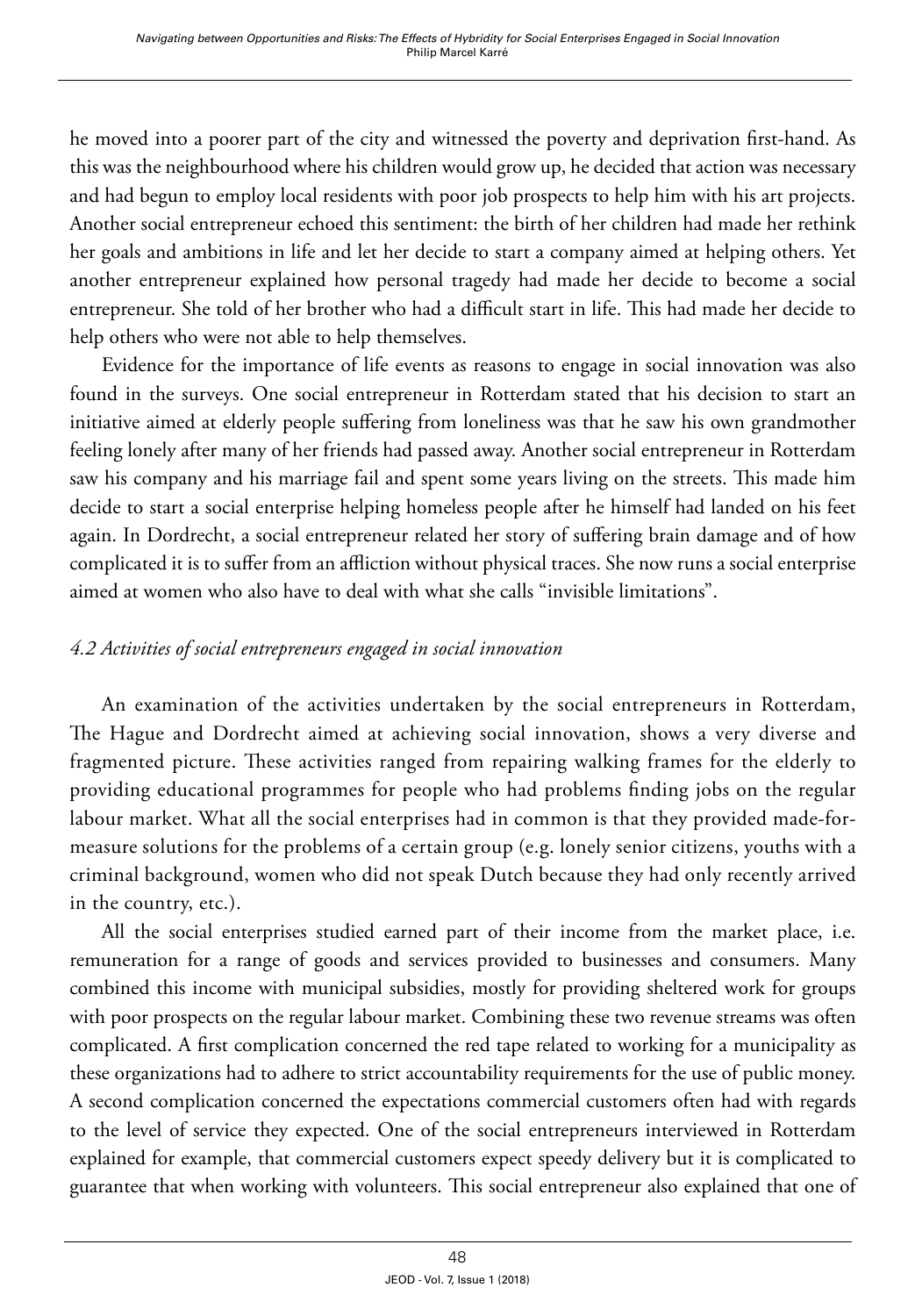the goals of the organization was empowering volunteers, and while she saw benefits in having them participate in commercial activities, too much attention on the economic goals of the organization could lead to mission drift and to using volunteers as cheap labour.

# *4.3 Hybridity as an issue in processes of social innovation*

The social enterprises examined in this study were a rather diverse bunch, ranging from small start-ups to big organizations spun out of local government. But whatever their organizational structure, all organizations had to deal with their hybrid character as social entrepreneurs engaged in both social and economic value creation. This was not always easy. One of the social entrepreneurs interviewed in Rotterdam complained that the concept of social enterprise was still virtually unknown in the Netherlands. Here, she explained, there still is a dichotomy between being socially minded and commercially minded and that many people think that social and economic activities cannot and should not be combined. Not only are hybrids often met with suspicion, she also learned that the hybridity of her organization made it difficult for her to describe what precisely she was doing as a social entrepreneur. It meant that in effect she felt that she could not do anything right, as there was always someone deriding her for being either too social or too commercial. She saw benefits in a hybrid position as a social enterprise (otherwise she would not have chosen it) but was also very aware of the possible negative effects of hybridity, e.g. distorting the market by keeping prices for services low through working with volunteers. This was especially an issue when the organization had to engage in activities which were maybe more commercial than social in nature but had to be done in order to bring money in to subsidize the more social activities.

Another social entrepreneur interviewed in Rotterdam explained that while he was of the opinion that while for him combining social and economic goals in creating social innovation was a natural mix and hence not a big problem, he himself lacked the expertise needed to run the commercial side of things. He was good at dealing with the organization's clients (former delinquents) but had no experience with running a company. Therefore, he had decided to employ somebody to look at the business side of operations.

Four social entrepreneurs in Rotterdam explained that while ideally the social and the commercial outlook in their operations were balanced, in reality the commercial side of things often was decisive. The amount of funds and work available, determined which social activities the organization could offer. Especially in the beginning, economic interests were more important than social ones while the organization was built from the ground up.

Also with regard to the effects of hybridity on social innovation by social enterprises, the findings from the survey echo those from the interviews. Of the social entrepreneurs in Rotterdam who filled in the survey, one explained that as she had only started her social enterprise last year, for now most of her time was spent finding funds. She regretted this, as it meant that she could spend less time with the group she wanted to help (people with poor job prospects on the regular labour market). Another Rotterdam social entrepreneur explained that he often had to choose between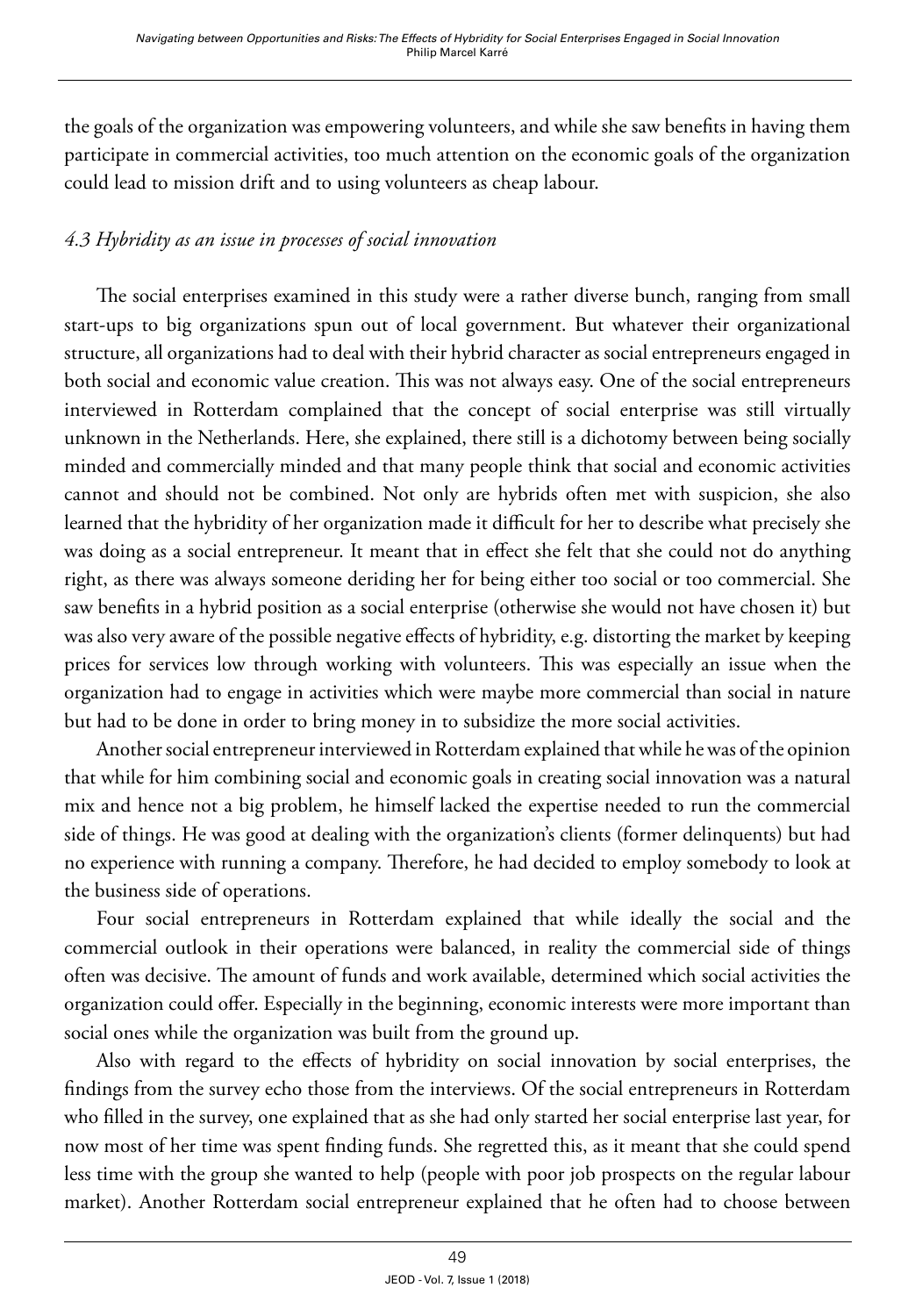either being social or being commercially minded and that being both often was not possible. And a third echoed complaints about the lack of recognition for social enterprise in the Netherlands but stated that this was the only way to combine social and commercial values. In The Hague, one social entrepreneur explained that she could only afford being social as long as that did not endanger her commercial business interests and another that, because he had only recently started his social enterprise, at the moment the economic perspective trumped the social one. A commercial outlook kept the social activities of the organization afloat. In the Drechtsteden, the survey also showed social entrepreneurs struggling to find a good mix of the social and the commercial perspective. One social entrepreneur complained about the "pull of the market place" as the continuation of the organization's social activities depended on its economic success. And another social entrepreneur in Dordrecht related the problems of working in a commercial setting with clients whose work was subsidized by local government. She often had to defend herself for distorting the market by employing free staff, she explained.

# *4.4 Relationship between social entrepreneurs and local government*

Because of the nature of their work and their activities, social entrepreneurs often have close contact with municipalities, who can be their partners and their customers. Social entrepreneurs often describe this relationship as difficult. One social entrepreneur from Rotterdam complained in the interview that she did not feel she was being taken seriously by the municipality. While politicians liked to visit her premises and being photographed with her and with the volunteers working at her organization, she experienced little to no support from city hall in her endeavours. Her organization was deemed too small and too amateurish to be hired by the municipality. Applying for subsidies from the municipality would be another way to generate funding but she had decided against that, as this would inevitably mean that she had to deal with what she perceived to be lots of red tape and excessive accountability procedures.

Also another social entrepreneur interviewed in Rotterdam was highly critical of the municipality, who he said operated in an ivory tower and had no idea of what was happening on the ground. He also did not feel he was being taken seriously. He too complained that he was often invited to meet and speak with people from the municipality but that they then always shirked from granting him business.

In the survey, the picture was mixed with regards to the relationship between social entrepreneurs and the municipality. In the Rotterdam survey, two social entrepreneurs reported their relationship with the municipality as "good", though four also complained that while the municipality shared their goals they did not yet work with them or grant them assignments. One social entrepreneur also complained that the municipality did not understand the benefit of a social enterprise and was mostly focussed on what an activity cost and not on what the social outcome would be. Another complained that he regularly had to deal with new civil servants at the municipality and missed a someone in the organization specifically assigned to deal with social enterprises. He also missed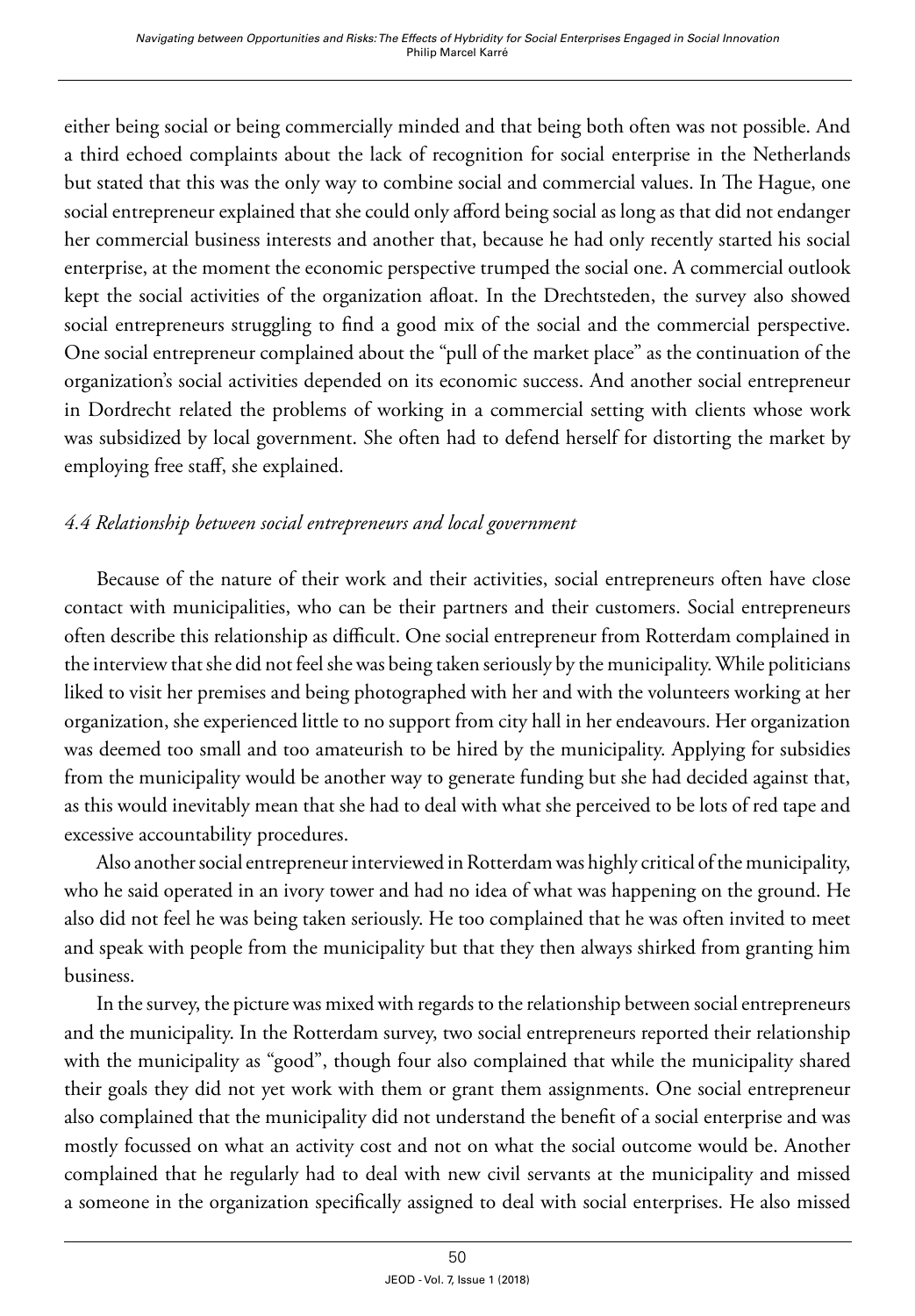being recognized as a partner who could help the municipality tackle social problems.

Social entrepreneurs from The Hague provided little information about their relationship with the municipality in the survey but of the social entrepreneurs from Dordrecht, four describe their relationship with the municipality as "good", while three were critical. One social entrepreneur described feeling misunderstood and another complained that it often focussed too much on quantity than on quality, echoing sentiments we had heard in our interviews. Yet another complained that the municipality could do much more to help him achieve his social innovation goals.

To better understand the relationship between social entrepreneurs and the municipalities, we organized a focus group to discuss the findings from the interviews and survey. During the focus group meeting, it became apparent that social entrepreneurs and municipalities did not really understand each other, even though they share some of the same goals. Municipalities are still deciding what to make of initiatives that mix social and economic goals and are often either pigeonholing them as "social" or as "commercial" and fail to see them as the hybrids they are. Social entrepreneurs find it difficult to make sense of what municipalities do and to follow their logic as public institutions. They need the municipality to sustain their activities but often fail to grasp how government works and that public expenses need to be properly accounted for. Social entrepreneurs complain about rules and regulations when working together with municipalities but cannot manage without their help. Several of the social entrepreneurs present at the focus group complained that municipalities did not use them as a preferred customer for goods and services. Others would have liked the municipality to at least act as a so-called "launching customer", i.e. grant them business so that other potential customers see that the organization can be trusted. They failed to recognise that individual civil servants cannot make independent choices when it comes to spending money even on a small scale, for reasons including already being bound by long-term contacts, or a need for their suppliers to operate on a scale social entrepreneurs cannot meet.

## **5. Conclusions and discussion**

This article examined what hybridity means for the social innovation activities carried out by social entrepreneurs, based on a study of social enterprises in three cities in the Netherlands. The following paragraph contains the conclusions on each of these questions and a discussion of them (see Table 3 for an overview). The final paragraph describes the challenges of doing research on social enterprises in the Netherlands and how future research could overcome them.

# *5.1 The effects of hybridity for social entrepreneurs engaged in social innovation*

Professional or personal experiences with a certain target group or insight into their problems and challenges can be reasons for social entrepreneurs to become active in processes of social innovation.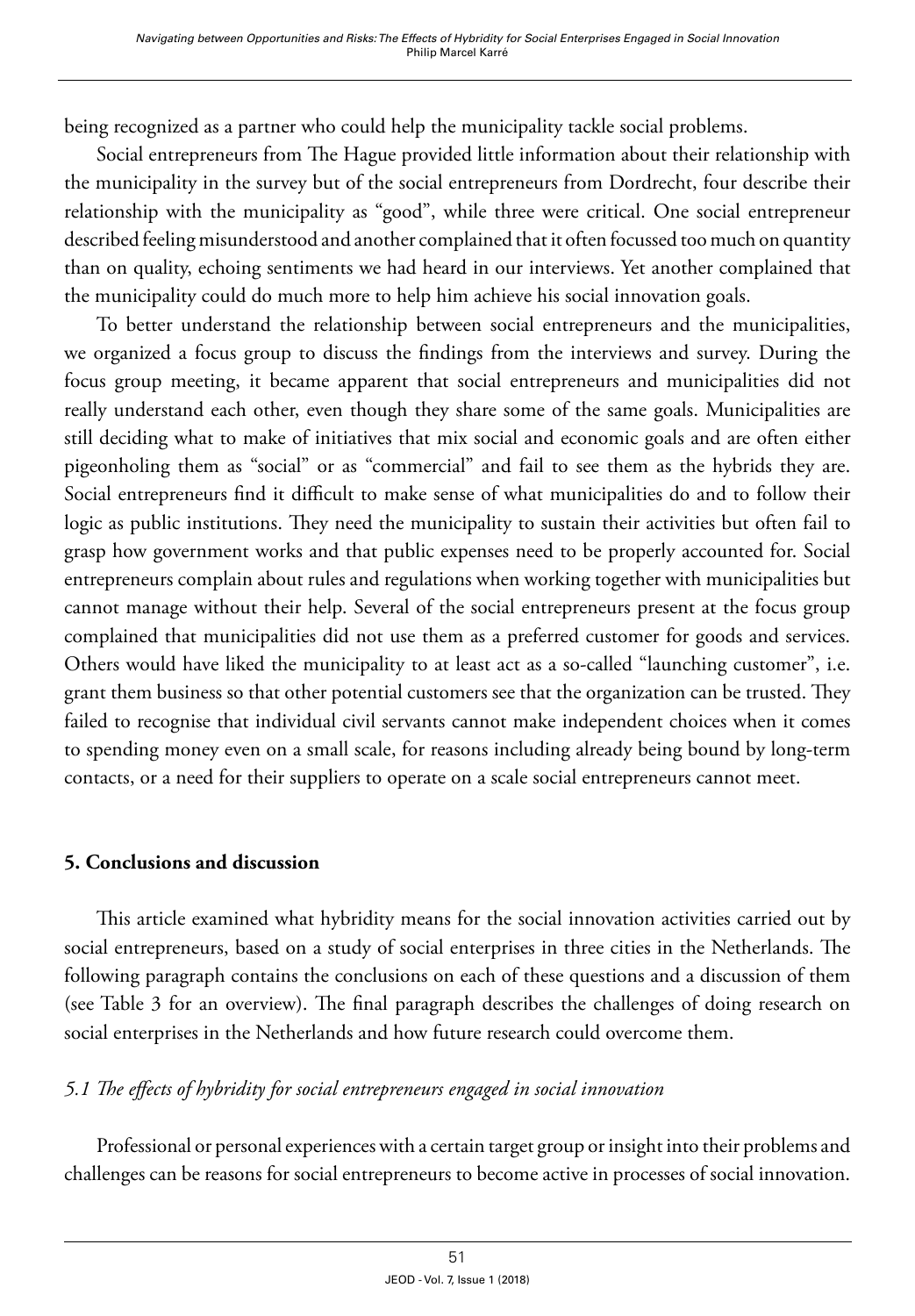The activities the social entrepreneur undertakes to help the target group can be diverse, as most social entrepreneurs opt for made-to-measure interventions based on the specific needs of the target group and their own personal skills. The hybrid character of the social enterprise is often seen as key to produce meaningful social innovation, but it is difficult to pinpoint what exactly this innovation entails. Mostly it seems to be that the organization's target group can participate in commercial activities within the sheltered context of the social enterprise. By doing so, the organization's target group can develop skills that will help it to later find a job on the regular labour market. However, there is the danger that in times when commercial interests trump social ones, the organization's volunteers are mostly used as cheap labour and their reintegration onto the labour market ceases to be the number one goal of the social enterprise.

Not only the activities embarked on by social entrepreneurs in processes of social innovation are diverse. The same can be said of their revenue streams. Social enterprises mix different forms of income, such as market income and government subsidies. On the one hand, that is beneficial for the organization as it can compensate shortfalls in one revenue stream. But it can also lead to problems. Relying too heavily on municipal subsidies can lead to bureaucratisation because making use of public funds always comes with specific accountability requirements. Combining subsidies with market incomes can lead to mission drift, when acquiring income from commercial activities becomes more important than the organization's social focus. Ambiguity due to hybridity might frighten off possible investors when an organization is perceived as either too commercial (which makes municipalities and social funds shirk away from subsidizing) or as too social (which scares off private investors).

In general, social entrepreneurs see the hybrid character of their organization as a positive thing as it helps them reach their social goals. However, it can also make this process very complicated. Several of the social entrepreneurs told of the difficult trade-offs they had to make and that, at least in the short run, economic necessities still trumped their social ambitions. In addition, not every social entrepreneur has the skills and experience to combine a social and an economic outlook. Finally, hybridity can also lead to ambiguity, making it difficult to explain what the organization does and how it does it. This is especially problematic in a situation where social enterprises, their activities and their status as hybrid organizations are met with suspicion by the outside world.

A special relationship is that between social entrepreneurs on the one hand and local governments on the other hand. Social entrepreneurs expect much from the municipalities and see them as natural allies. It frustrates them when, in their eyes, they are not taken seriously by municipalities or only as props for a politician coming for a visit to make themselves look good. But also municipalities are often frustrated by the actions of social entrepreneurs, as they are taken to imply that they do not know or do not care how decisions are taken on the municipal level and which rules and regulations apply to the expenditure of public money.

This article shows that hybridity is an issue for social enterprises that, in order to achieve social innovation, combine a social with an economic outlook. Hybridity can help them in their efforts,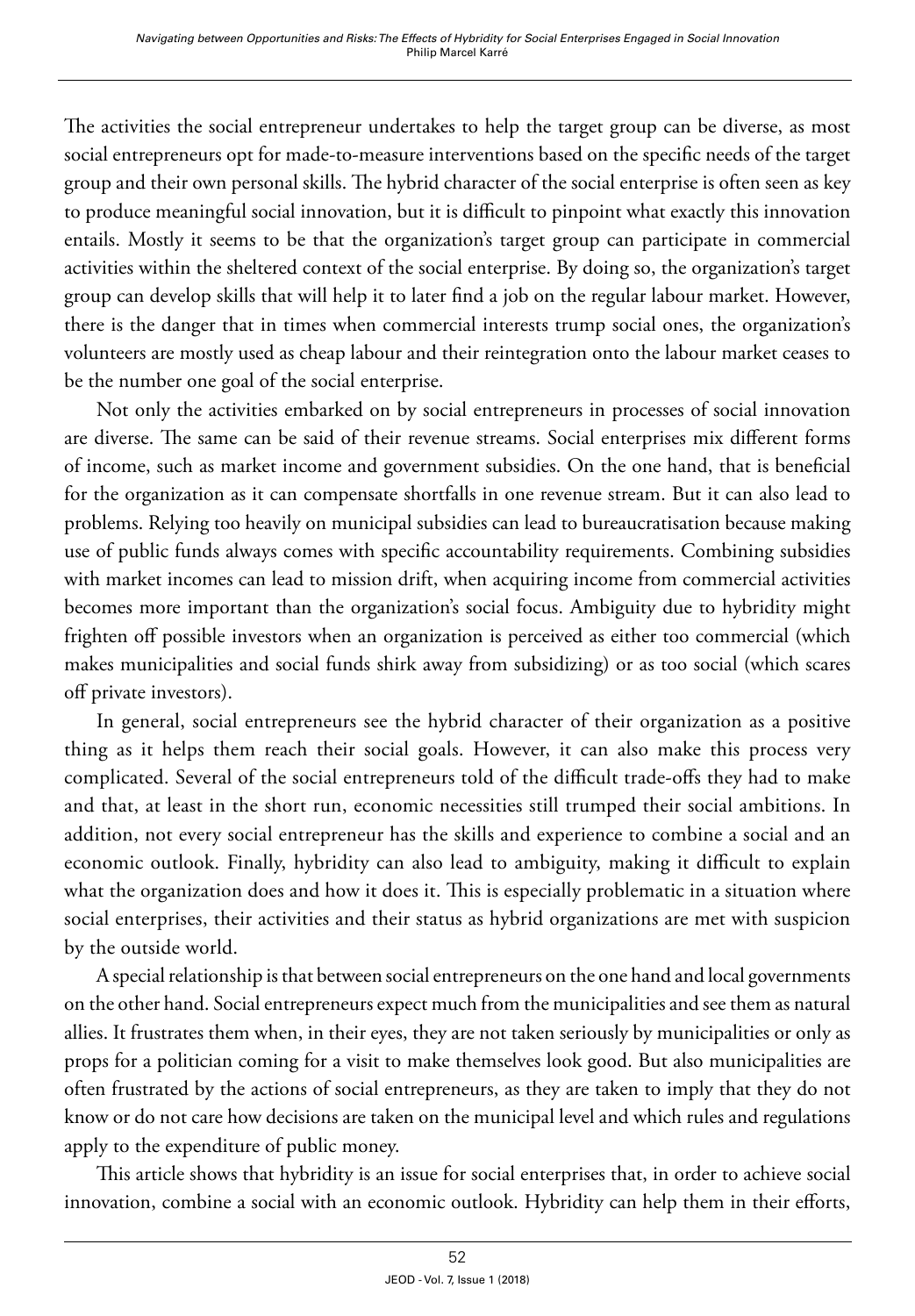but the social entrepreneurs involved have to work much harder to explain what they are doing and why it is beneficial to their societal cause.

Hybridity also has several downsides which can (as is always the case with hybrids) be seen as the opposites of its positive effects: hybridity always is a "heads and tales issue" (Karré, 2011: 16), where pros and cons make up two sides of the same coin and thus inseparable. Ambiguity and mission drift are real dangers, as is market distortion. This means that social entrepreneurs have to be clear about the benefits their hybrid character has for their ability to achieve social innovation. They also have to understand the potential risks of hybridity and know how to tackle them. This means that while social entrepreneurs have to keep an eye on the big prize (the social innovation they want to achieve), they also have to carefully navigate between the opportunities and risks of hybridity. Only then will they not only be able to achieve meaningful social innovation, but they will also prevent being criticised for their hybrid character and strategy.

|                        | <b>Positive effect</b>                                                                                                                                                                                                              | Negative effect                                                                                                                                                                                                                                                             |
|------------------------|-------------------------------------------------------------------------------------------------------------------------------------------------------------------------------------------------------------------------------------|-----------------------------------------------------------------------------------------------------------------------------------------------------------------------------------------------------------------------------------------------------------------------------|
| <i>Mission</i>         | Hybridity makes made-to-measure<br>interventions possible for specific target<br>group.                                                                                                                                             | Ambiguity makes it hard to explain what the<br>organization does.                                                                                                                                                                                                           |
|                        | Hybridity is seen as key to produce<br>meaningful social innovation, though what<br>that innovation entails precisely is less clear.                                                                                                | Mission drift is a constant problem, as at<br>times commercial interests need to give<br>preference over social ones.                                                                                                                                                       |
| Financial<br>resources | Social enterprises mix different forms<br>of income, such as market income and<br>government subsidies. This makes it possible                                                                                                      | Relying too heavily on municipal subsidies<br>can lead to bureaucratisation.                                                                                                                                                                                                |
|                        | for the organization to compensate shortfalls<br>in one revenue stream.                                                                                                                                                             | Combining subsidies with market incomes<br>can lead to mission drift, when acquiring<br>income from commercial activities becomes<br>more important than the organization's social<br>focus.                                                                                |
|                        |                                                                                                                                                                                                                                     | Ambiguity due to hybridity might frighten<br>off possible investors when an organization<br>is perceived as either too commercial (which<br>makes municipalities and social funds shirk<br>away from subsidizing) or as too social<br>(which scares off private investors). |
| Human resources        | When participating in commercial activities<br>within the sheltered context of a social<br>enterprise, the organization's target group can<br>develop skills that will help it to later find a<br>job on the regular labour market. | The target group of the social enterprise<br>might be used as cheap labour in times when<br>commercial interests trump social ones.                                                                                                                                         |

#### **Table 3. Summary of findings**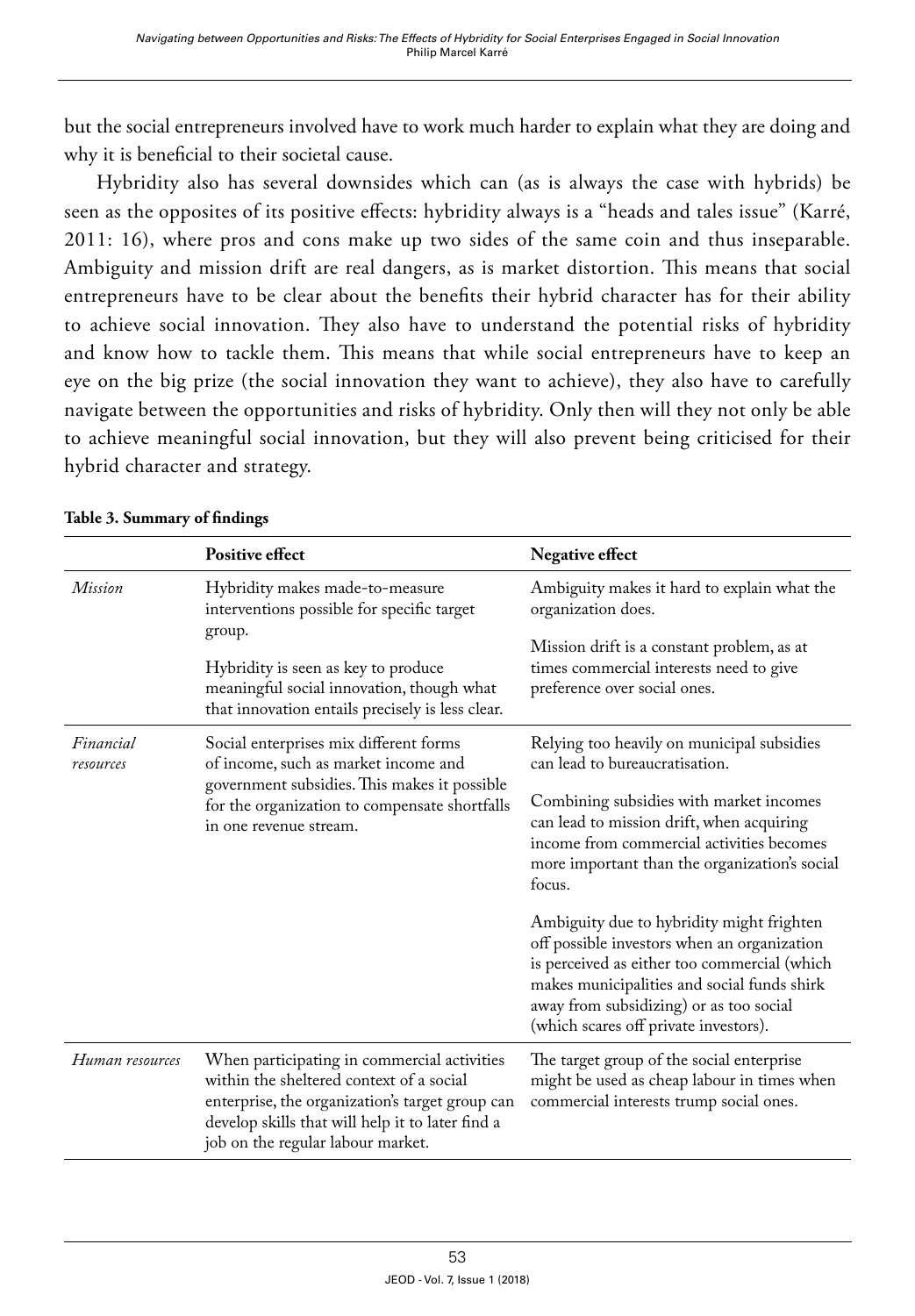# *5.2 Limitations and avenues for further research*

Social innovation through social enterprise is no straightforward process. The same can be said about doing research on that matter. Because of their hybrid character, social enterprises are difficult phenomena to study. This is especially true in the Netherlands where there is no specific policy framework of separate legal statue for social enterprises (yet). Neither is there an unambiguous or broadly shared definition of what a social enterprise is, nor an overview of social enterprises and only very limited academic research. Social entrepreneurs are good at making their voices heard and have found allies, such as lobby organizations Ashoka, Social Enterprise NL, Social Impact Factory and various Impact Hubs, which help them sell themselves in a convincing manner. But much of the discussion about social enterprises still has the characteristics of a hype, with a whole industry around workshops, roundtables and inspirational sessions. Meanwhile there is confusion about the term and concept of social enterprise and limited insight in how social enterprises work and which societal impact they actually generate.

This situation makes it very difficult to operationalize the term "social enterprise" for research in the Dutch context. That is why this article opted for a rather broad definition, even though that meant that deciding which organizations to include was more arbitrarily than the author would have liked. This was none the less perceived as acceptable, as this article's goal was not to draw a representative picture of all social enterprises in the Netherlands, but rather to identify issues concerning their hybrid character, which future studies should draw more attention to. For this type of research, a more detailed definition of social enterprises in the Netherlands is needed, for which elements of the results from this article can be used as building blocks.

A second avenue of future research which could help to overcome the limitations of the results presented in this article, is to find methods which are better suited to study the hybrid character of social enterprise than interviews and surveys. In the Dutch context there is so much societal buzz around social entrepreneurs that they now often reject interview requests, citing that those keep them away from their entrepreneurial activities. This is why, besides doing interviews, we also sent out a survey. Because of their time restraints, more social entrepreneurs were willing to fill in a short questionnaire than to sit down for an interview. However, the instrument of the survey does not lend itself to collecting qualitative information the way an interview does. Most of the questions we wanted to ask were not straightforward enough for the answer to be jotted down quickly, but required more thought and often some coaxing by the researches to provide enough the comprehensive information needed to draw a rich picture.

Other research methods might be better suited in this context, for example Q-methodology. However, while there still is much research to be done to understand the hybrid character of social enterprises better and their role in social innovation, this article has started this discussion by identifying several issues for further study.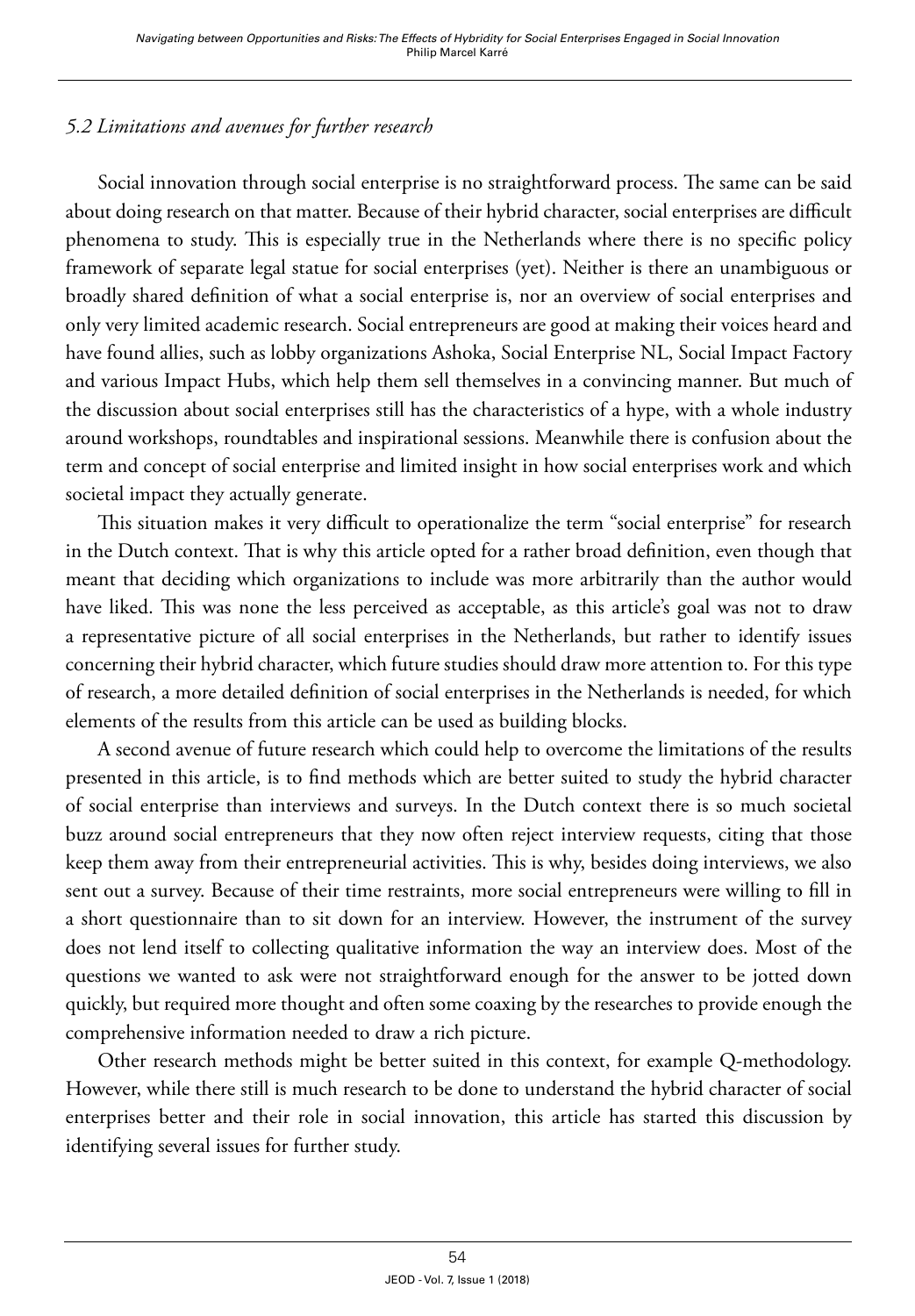## **References**

- Anheier, H. K., & Krlev, G. (2015). Guest Editors' Introduction, *International Studies of Management & Organization*, 45(3): 193–206. DOI: <https://doi.org/10.1080/00208825.2015.1006026>
- Battilana, J., & Lee, M. (2014a). Advancing Research on Hybrid Organizing Insights from the Study of Social Enterprises, *The Academy of Management Annals*, 8(1): 397–441. DOI: [https://doi.org/10.5465/19416520.20](https://doi.org/10.5465/19416520.2014.893615) [14.893615](https://doi.org/10.5465/19416520.2014.893615)
- Boer, N. de, & Lans, J. van der. (2014). *DEcentraal: de stad als sociaal laboratorium*. Amsterdam: Uitgeverij Atlas Contact.
- Brandsen, T., van de Donk, W. & Putters, K. (2005). Griffins or Chameleons? Hybridity as a Permanent and Inevitable Characteristic of the Third Sector, *International Journal of Public Administration,* 28(9-10): 749–765. DOI: https://doi.org/10.1081/PAD-200067320
- Brandsen, T., Evers, A., Cattacin, S., & Zimmer, A. (2016). Social Innovation: A Sympathetic and Critical Interpretation. In: T. Brandsen, S. Cattacin, A. Evers & A. Zimmer (Eds.), *Social Innovations in the Urban Context*. Heidelberg: Springer Verlag GmbH u. Co., pp. 3-18. DOI: https://doi.org/10.1007/978-3-319-21551-8\_1
- Brandsen, T., & Karré, P. M. (2011). Hybrid Organizations: No Cause for Concern?, *International Journal of Public Administration*, 34(13): 827–836. DOI: https://doi.org/10.1080/01900692.2011.605090
- Cels, S., Jong, J. de, & Nauta, F. (2012). *Agents of Change: Strategy and Tactics for Social Innovation*. Washington, DC: Brookings Institution Press.
- Christensen, T., & Lægreid, P. (2010). Complexity and Hybrid Public Administration—Theoretical and Empirical Challenges, *Public Organization Review*, 11(4): 407–423. DOI: https://doi.org/10.1007/s11115-010-0141-4
- Cornforth, C., & Spear, R. (2010). The governance of hybrid organizations. In: D. Billis (Ed.), *Hybrid organizations and the Third sector. Challenges for practice, theory and policy*. Houndmills Basingstoke: Palgrave Macmillan, pp. 70-90.
- Dart, R., Clow, E., & Armstrong, A. (2010). Meaningful difficulties in the mapping of social enterprises, *Social Enterprise Journal*, 6(3): 186–193. DOI: https://doi.org/10.1108/17508611011088797
- Defourny, J., Hulgård, L., & Pestoff, V. (2014). *Social Enterprise and the Third Sector: Changing European landscapes in a comparative perspective*. London and Ney York: Routledge.
- Defourny, J., & Nyssens, M. (2013). Social Co-operatives: When Social Enterprises Meet the Co-operative Tradition, *Journal of Entrepreneurial and Organizational Diversity*, 2(2): 11-32. DOI: https://doi.org/10.5947/jeod.2013.008
- Denis, J.-L., Ferlie, E., & van Gestel, N. (2015). Understanding hybridity in public organizations, *Public Administration*, 93(2): 273–289. DOI: https://doi.org/10.1111/padm.12175
- Doherty, B., Haugh, H., & Lyon, F. (2014). Social enterprises as hybrid organizations: A review and research agenda, *International Journal of Management Reviews*, 16(4): 417–436. DOI: https://doi.org/10.1111/ijmr.12028
- Ebrahim, A., Battilana, J., & Mair, J. (2014). The governance of social enterprises: Mission drift and accountability challenges in hybrid organizations, *Research in Organizational Behavior*, 34: 81–100. DOI: [https://doi.](https://doi.org/10.1016/j.riob.2014.09.001) [org/10.1016/j.riob.2014.09.001](https://doi.org/10.1016/j.riob.2014.09.001)
- Emery, Y., & Giauque, D. (2014). The hybrid universe of public administration in the 21st century, *International Review of Administrative Sciences*, 80(1): 23–32. DOI: https://doi.org/10.1177/0020852313513378
- Evers, A. (1990). Shifts in the Welfare Mix–Introducing a New Approach for the Study of Transformations in Welfare and Social Policy. In: A. Evers & H. Wintersberger (Eds.), *Shifts in the Welfare Mix. Their Impact on Work, Social Services and Welfare Policies.* Frankfurt am Main: Sage Publications, pp. 7–30.
- Franke, S., Niemans, J., & Soeterbroek, F. (Eds.). (2015). *Het nieuwe stadmaken. Van gedreven pionieren naar gelijk speelveld*. Haarlem: trancity\*valiz.
- Karré, P. M. (2011). *Heads and tails: both sides of the coin : an analysis of hybrid organizations in the Dutch waste management sector*. The Hague: Eleven International Publishing.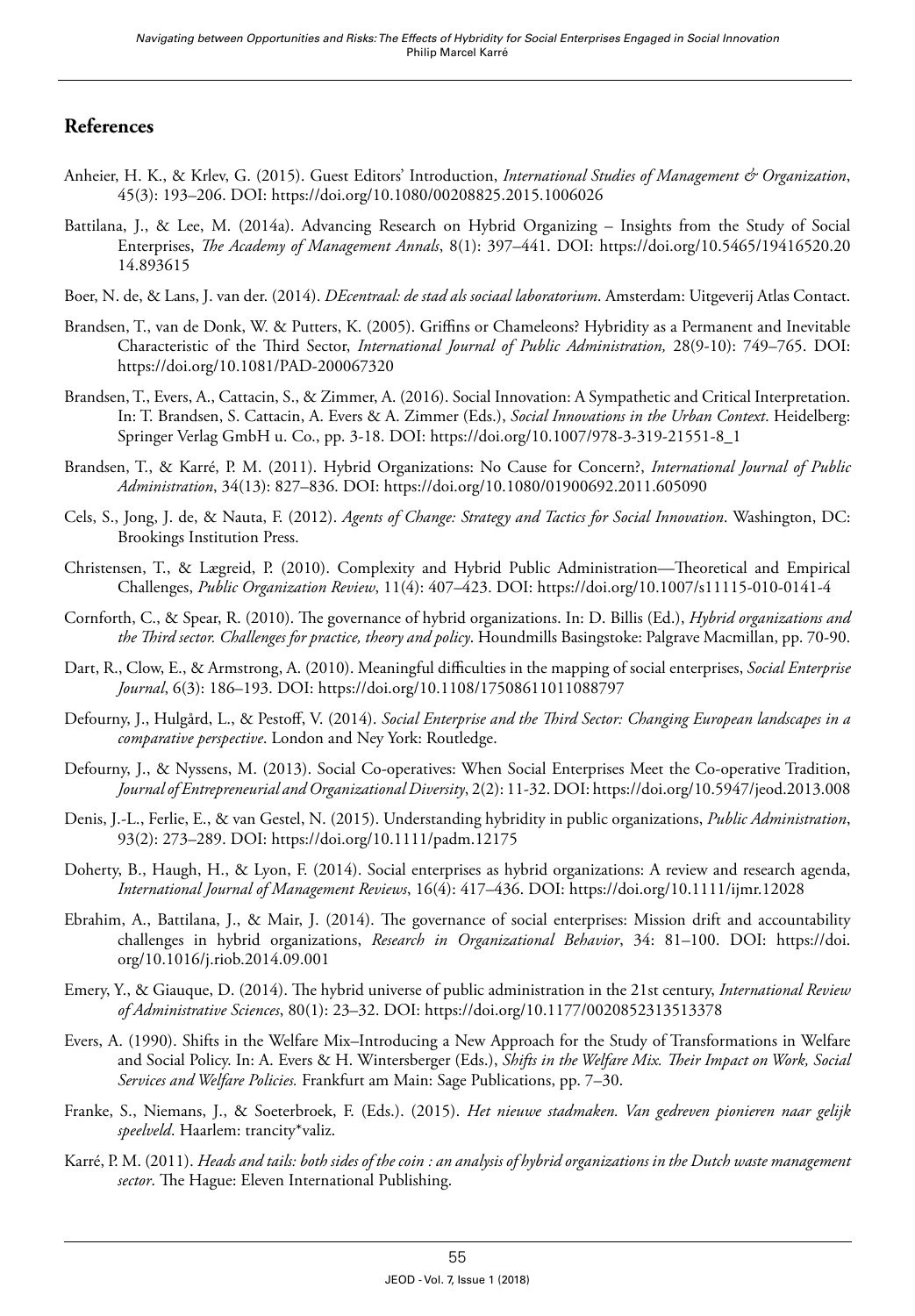- Karré, P. M., & Mossel, V. (2017). *Between a rock and a hard place. The hybrid character of social enterprises.* EMES Conferences Selected Papers. Louvain-la-Neuve: EMES Research Network.
- Lyon, F., & Sepulveda, L. (2009). Mapping social enterprises: past approaches, challenges and future directions, *Social Enterprise Journal*, 5(1): 83–94. DOI: https://doi.org/10.1108/17508610910956426
- Mair, J., & Martí, I. (2006). Social entrepreneurship research: A source of explanation, prediction, and delight, *Journal of World Business*, 41(1), 36–44. DOI: https://doi.org/10.1016/j.jwb.2005.09.002
- Mair, J., Mayer, J., & Lutz, E. (2015). Navigating institutional plurality: Organizational governance in hybrid organizations, *Organization Studies*, 36(6), 713–739. DOI: https://doi.org/10.1177/0170840615580007
- Miazzo, F., & Kee, T. (2014). *We own the city: enabling community practice in architecture and urban planning*. Haarlem: trancity\*valiz.
- Mulgan, G. (2007). *Social Innovation. What it is, why it matters and how it can be accelerated*. London: The Young Foundation.
- Mulgan, G. (2015). Foreword: The Study of Social Innovation Theory, Practice and Progress. In: A. Nicholls, J. Simon, M. Gabriel & C. Whelan (Eds.) *New Frontiers in Social Innovation Research*. Houndmills Basingstoke Hampshire & New York: Palgrave Macmillan, pp. x-xx.
- Pestoff, V. (2013). The Role of Participatory Governance in the EMES Approach to Social Enterprise, *Journal of Entrepreneurial and Organizational Diversity*, 2(2). DOI: https://doi.org/10.5947/jeod.2013.010
- Pestoff, V. (2014). Hybridity, innovation and the third sector: The co-production of public services. In: J. Defourny, L. Hulgård & V. Pestoff (Eds.), *Social enterprise and the third sector : changing European landscapes in a comparative perspective*. Abingdon, Oxon: Routledge, pp. 250-270.
- Pinch, S., & Sunley, P. (2015). Social enterprise and neoinstitutional theory: An evaluation of the organizational logics of SE in the UK, *Social Enterprise Journal*, 11(3): 303–320. DOI: https://doi.org/10.1108/SEJ-07-2014-0030
- Sacchetti, S., & Campbell, C. (2014). Creating Space for Communities: Social Enterprise and the Bright Side of Social Capital, *Journal of Entrepreneurial and Organizational Diversity*, 3(2): 32–48. DOI: [https://doi.org/10.5947/](https://doi.org/10.5947/jeod.2014.012
) [jeod.2014.012](https://doi.org/10.5947/jeod.2014.012
)
- Schleijpen, R., & Verheije, M. (2014). *Pioniers in de stad: wijkondernemers delen kennis en praktijk*. Haarlem: trancity\*valiz.
- Schmitz, B. (2015). Beyond Structural Governance: Tension Moments and the Preservation of Core Values in Hybrid Organizations, *International Studies of Management & Organization*, 45(3): 241–258. DOI: https://doi.org/10.1 080/00208825.2015.1006029
- Seibel, W. (2015a). Studying Hybrids: Sectors and Mechanisms, *Organization Studies*, 36(6): 697–712. DOI: [https://doi.](https://doi.org/10.1177/0170840615580005) [org/10.1177/0170840615580005](https://doi.org/10.1177/0170840615580005)
- Seibel, W. (2015b). Welfare Mixes and Hybridity: Analytical and Managerial Implications: 'Welfare Mix' and Hybridity: Divergent but Compatible Concepts, *Voluntas*, 26(5): 1759–1768. DOI: [https://dx.doi.org/10.1007/s11266-](https://dx.doi.org/10.1007/s11266-015-9617-8) [015-9617-8](https://dx.doi.org/10.1007/s11266-015-9617-8)
- Skelcher, C., & Smith, S. R. (2014). Theorizing hybridity: Institutional logics, complex organizations, and actor identities: The case of nonprofits, *Public Administration*. 93(2): 433-448. DOI: https://doi.org/10.1111/padm.12105
- Spear, R., Cornforth, C., & Aiken, M. (2014). Major Perspectives on Governance of Social Enterprise. In: J. Defourny, L. Hulgård & V. Pestoff (Eds.), *Social enterprise and the third sector : changing European landscapes in a comparative perspective*. Abingdon, Oxon: Routledge, pp. 133-156.
- Teasdale, S. (2012a). Negotiating Tensions: How Do Social Enterprises in the Homelessness Field Balance Social and Commercial Considerations?, *Housing Studies*, 27(4): 514–532. DOI: https://doi.org/10.1080/02673037.2012.677015
- Teasdale, S. (2012b). What's in a Name? Making Sense of Social Enterprise Discourses, *Public Policy and Administration*, 27(2): 99–119. DOI: https://doi.org/10.1177/0952076711401466
- Uitermark, J. (2012). De zelforganiserende stad. In: Raad voor de Leefomgeving en Infrastructuur (Ed.) *Essays toekomst van de stad*. The Hague: Raad voor de Leefomgeving en Infrastructuur, pp. 5-9.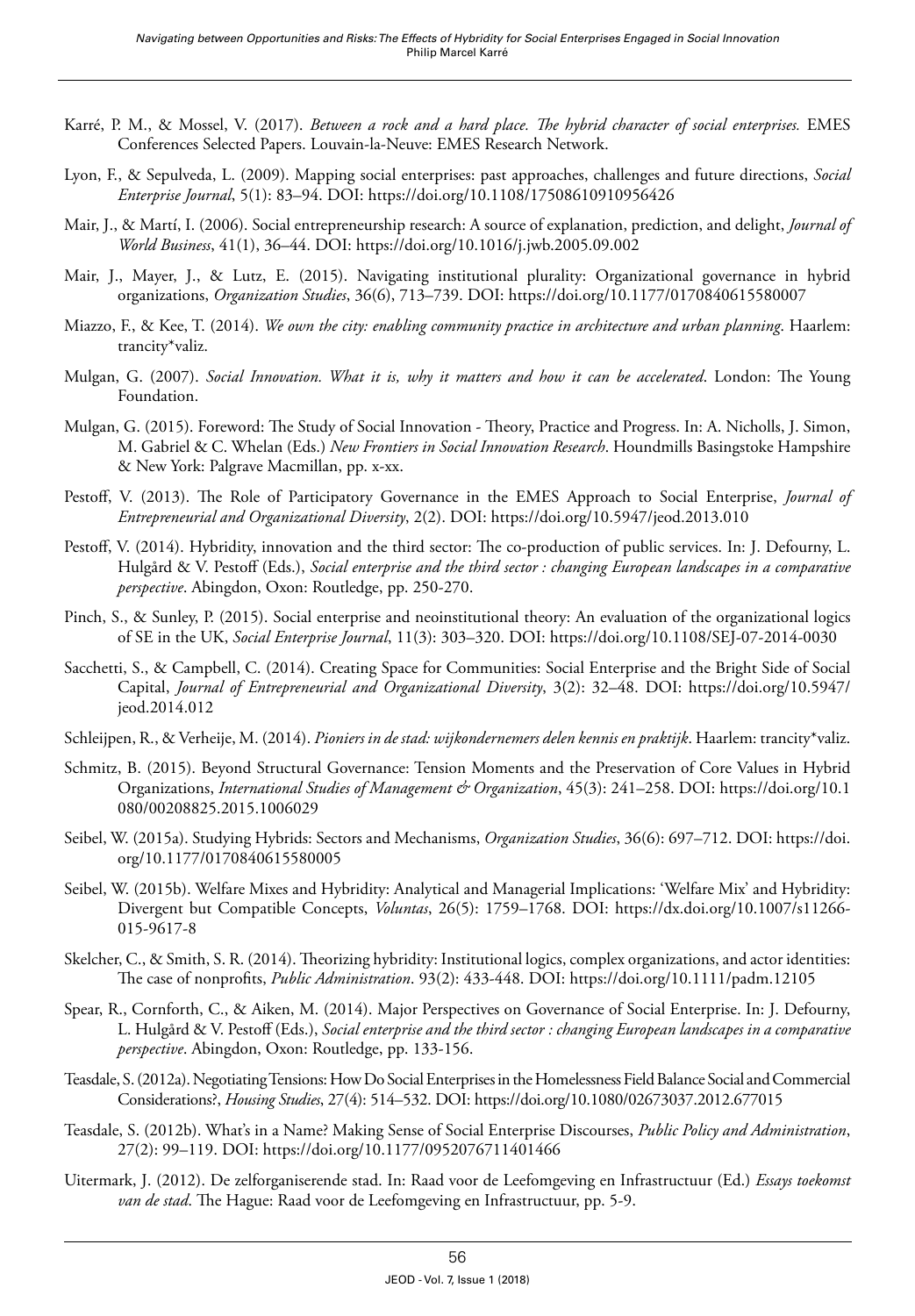# **Appendix**

|   |                                                              | Established | Description                                                                                                                                          |
|---|--------------------------------------------------------------|-------------|------------------------------------------------------------------------------------------------------------------------------------------------------|
| 1 | Talentfabriek010<br>(Rotterdam)                              | 2013        | Talenfabriek010 helps women to develop their talents<br>by having them participate in craft projects.                                                |
| 2 | Heilige Boontjes<br>(Rotterdam)                              | 2014        | Coffee bar which provides a job and schooling to<br>youths with a criminal past.                                                                     |
| 3 | Vakbroeders<br>(Rotterdam)                                   | 2014        | Trains jobless youths to become house painters and<br>decorators.                                                                                    |
| 4 | DNA Charlois<br>(Rotterdam)                                  | 2012        | Provides job opportunities for people with poor job<br>prospects by letting them participate in art projects.                                        |
| 5 | <b>BuurCare</b><br>(Rotterdam)                               | 2016        | Helps inhabitants of housing estates to develop the<br>skills to maintain their buildings, which also fosters<br>feelings of community and cohesion. |
| 6 | Stroomopwaarts<br>(Maassluis,<br>Vlaardingen en<br>Schiedam) | 2015        | Provides sheltered workshops for the handicapped and<br>people with poor job prospects.                                                              |

#### **Table A. Social enterprises interviewed in Rotterdam and surrounding area**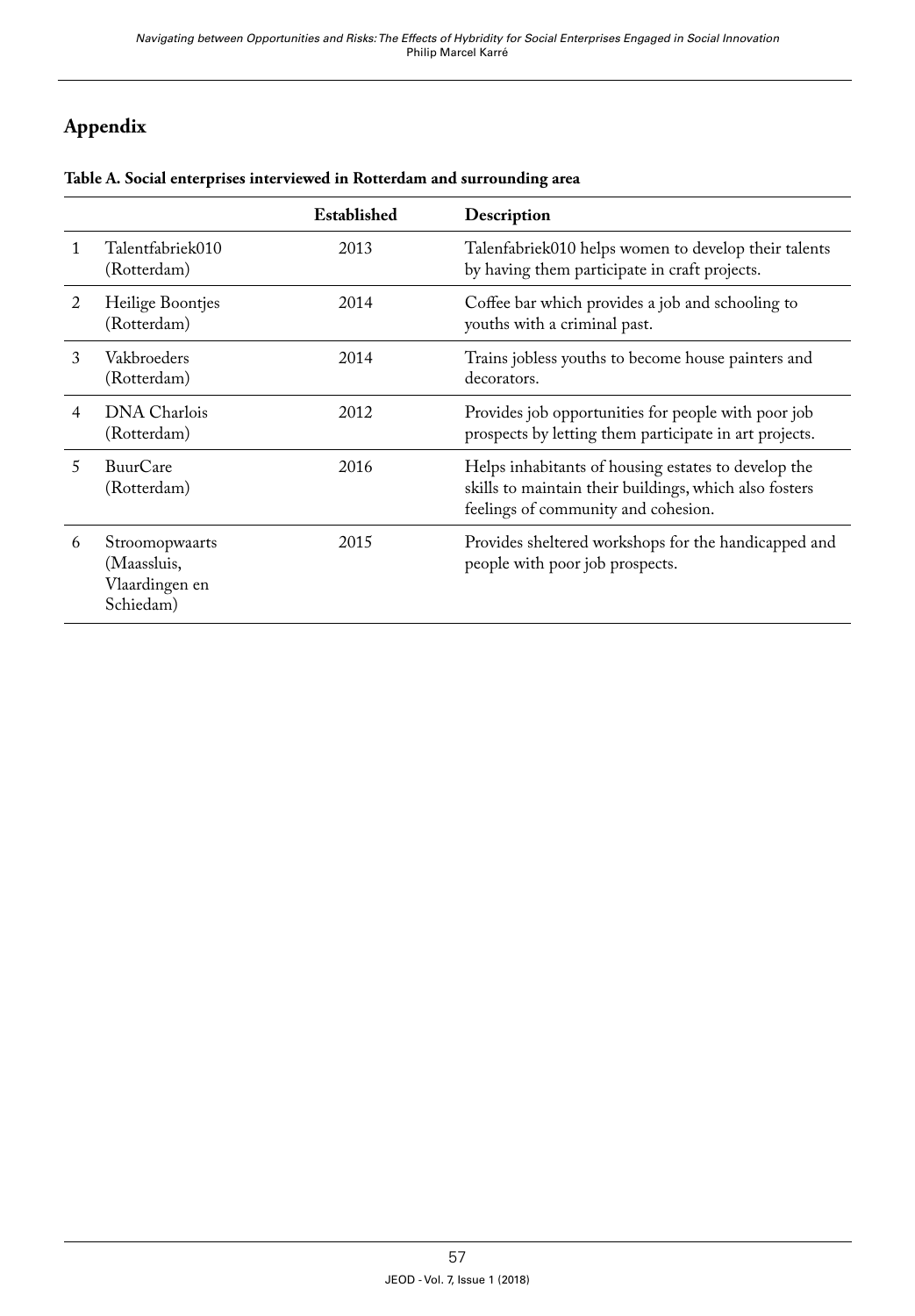|    |                                     | Established | Description                                                                                                                                          |
|----|-------------------------------------|-------------|------------------------------------------------------------------------------------------------------------------------------------------------------|
| 1  | <b>Stichting Rotterdam</b><br>Kookt | 2016        | A caterer that employs people with poor job prospects,<br>helping them to develop professional cooking skills.                                       |
| 2  | BuurtLAB                            | 2007        | Conducts activities aimed at increasing social cohesion<br>and liveability in urban neighbourhoods.                                                  |
| 3  | Stichting Het Lab<br>Rotterdam      | 2013        | Organizes workshops aimed at teaching children<br>technical skills.                                                                                  |
| 4  | Rotterdamse Munt                    | 2013        | An urban garden: herbs are grown by people with poor<br>job prospects and sold to the neighbourhood.                                                 |
| 5  | Oma's Pop-up                        | 2015        | A project aimed at combatting loneliness through<br>organizing pop-up restaurants in which the elderly<br>cook and eat together.                     |
| 6  | Voedseltuin<br>Rotterdam            | 2010        | An urban vegetable farm providing vegetables to<br>the Rotterdam foodbank while also providing work<br>experience to people with poor job prospects. |
| 7  | Stichting Punt 5<br>kinderatelier   | 1999        | Helps children through workshops to develop their<br>creative skills.                                                                                |
| 8  | Hotspot Hutspot                     | 2012        | A community restaurant, in which youths and<br>people with poor job respects cook meals for the<br>neighbourhood.                                    |
| 9  | Pluspunt                            | 2005        | Conducts activities for the homeless.                                                                                                                |
| 10 | Stadslandbouw<br>Schiebroek-Zuid    | 2011        | An urban farm.                                                                                                                                       |
| 11 | De Jonge Krijger                    | 2003        | Helps youngsters explore and develop their talents.                                                                                                  |

#### **Table B. Social enterprises that filled in our survey (Rotterdam and surrounding area)**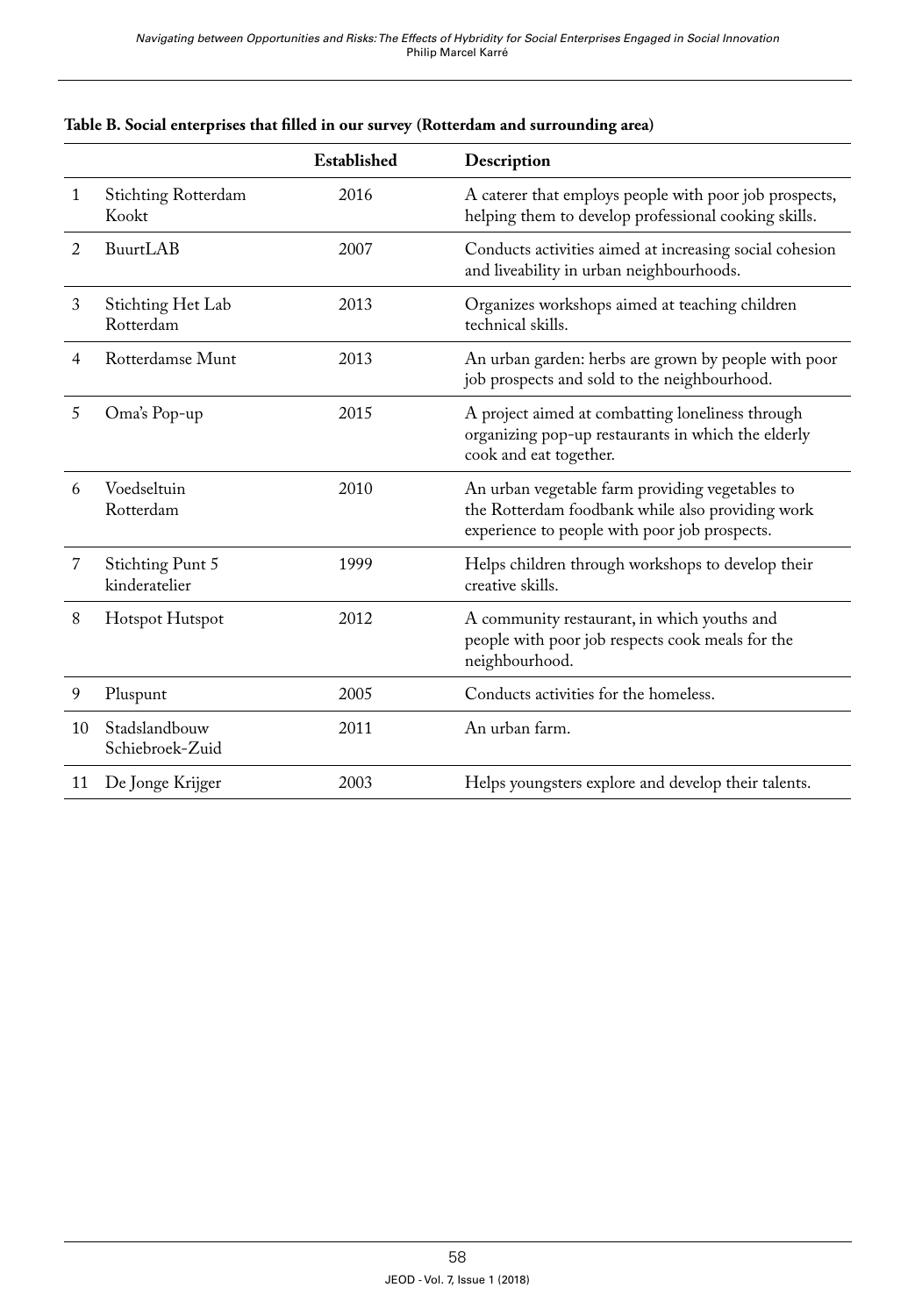|   |                                      | Established | Description                                                                                                                |
|---|--------------------------------------|-------------|----------------------------------------------------------------------------------------------------------------------------|
|   | ZorgMies Nederland<br>Regio Den Haag | 2015        | Matches customers and providers of health services.                                                                        |
|   | FlexStagiair                         | 2016        | Helps students find work experience places.                                                                                |
| 3 | School4Helden                        | 2016        | Triggers parents to organize skills workshops.                                                                             |
|   | Team is Key                          | 2015        | Projects for the long-term unemployed.                                                                                     |
|   | Alles AnderZ                         | 2001        | A management consultancy that wants to make<br>commercial companies more aware of the societal<br>impact of their actions. |
| 6 | Stichting Colours of<br>Impact       | 2013        | Empowerment for people with poor job prospects.                                                                            |

|  |  |  |  | Table C. Social enterprises that filled in our survey (Haaglanden area) |
|--|--|--|--|-------------------------------------------------------------------------|
|--|--|--|--|-------------------------------------------------------------------------|